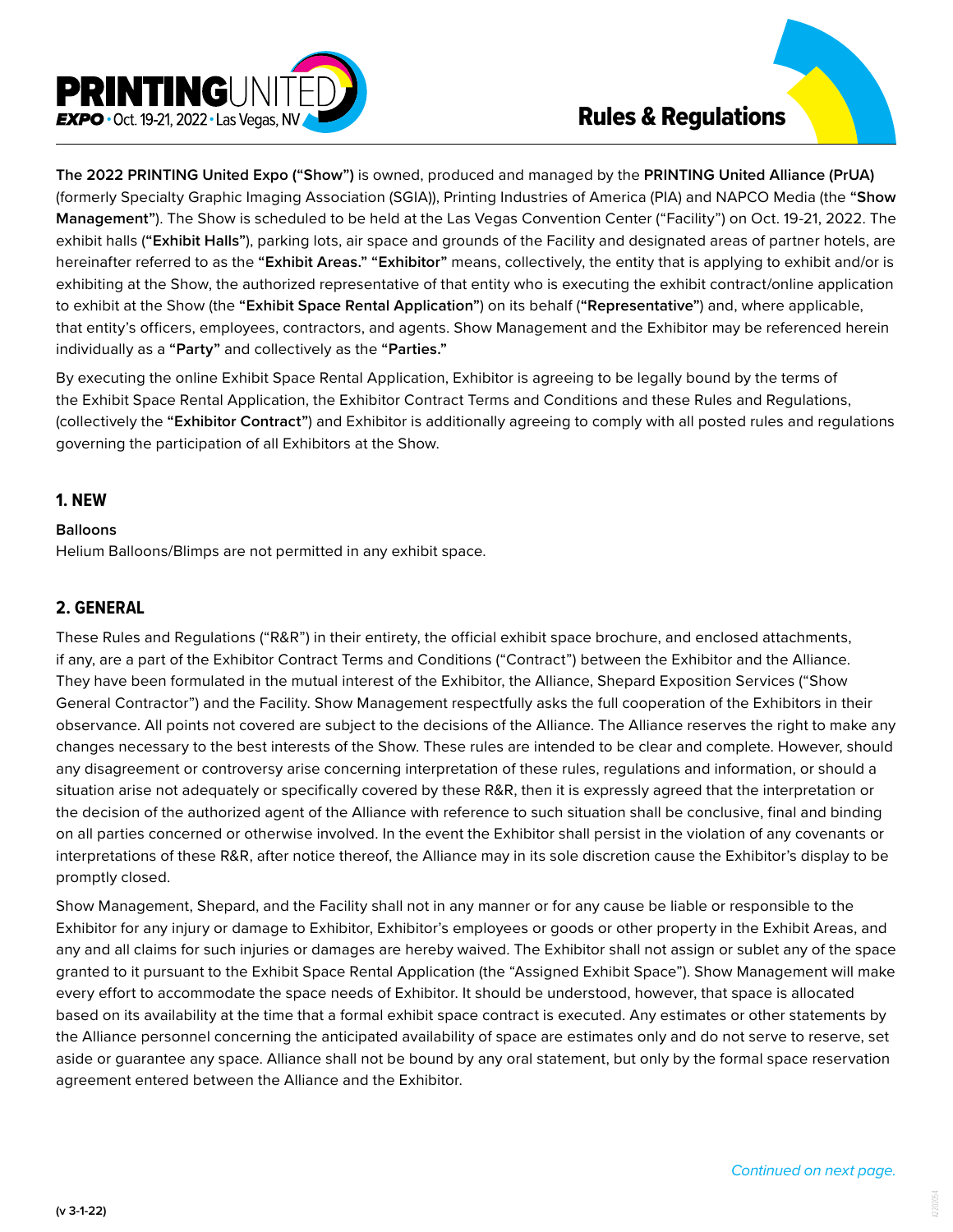

The Exhibitor is solely responsible for obtaining any and all insurance that the Exhibitor desires to have in order to protect Exhibitor's goods and other property on or in the Exhibit Areas and the Exhibitor's Assigned Exhibit Space from loss by fire or other casualty and Exhibitor shall obtain such insurance at its own expense. Show Management will not be responsible for the safety of such exhibits or the protection of such property against fire, theft, accident, damage in transit to the Facility or to the Exhibitor's exhibit space or other cause. The Exhibitor shall have the right, subject to the provisions herein contained, to arrange the material that will be a part of conducting business and visible to attendees (the "Exhibit Space Display Materials") within the Assigned Exhibit Space in the manner deemed by Exhibitor as best fitted for displaying and demonstrating the goods manufactured and/ or sold by it. This right, however, is subject to the power and authority of the Alliance to require the exhibit to be arranged in such manner as not to interfere with other exhibits, and those in close proximity to such exhibit of the Exhibitor.

Show Management reserves the right to prohibit the arrangement of the Exhibit Space Display Materials in any manner that in its opinion is not in keeping with the nature and character of the entire Show or not in harmony with the other exhibits and the decorations of said building, with the goal of presenting a unified and consistent theme and style for the Show to the attendees.

Show Management will provide, at no additional cost to the Exhibitors, an ink waste disposal program. There will be drums for flammable inks and drums for non-flammable inks in a designated area at the Facility to be determined at the Show. All containers must be sealed and not leaking. Chemicals must be identified as either flammable or non-flammable and must be kept separate. There will be a representative onsite to help with ink segregation. Please note any fees assessed to Show Management by the Facility will be passed along to the responsible Exhibitor or appropriate party. Please be sure to use this free service.

## **3. ADMISSION PROCEDURES.**

The badges described below will permit entrance to the Show on the days and times on the schedule.

- **A. Admission Procedure to the exhibit area:** Admission to the Show is for the full 3 days as scheduled October 19 21, 2022. Registration Badge: Valid for entry to the Show only during hours the Show is open to bonafide attendee registrants. Show Management recommends children not attend PRINTING United. Minors under 18 may attend the Show (i) ONLY during show hours and pay appropriate fees and (ii) are accompanied by an adult at all times. Assigned Exhibit Space Personnel Badges: Exhibitors receive 5 comp Expo Passes badges per 100 square feet of exhibit space up to a maximum of 150 badges. Additional badges are: \$20 per badge through Sunday October 16; \$25 per badge beginning Monday, October 17. Assigned Exhibit Space personnel may obtain tickets for all convention events at the prevailing rate. New this year, and to make a stronger commitment to the OEMs that partner with us and exhibit at the show, we are now instituting a non-exhibiting supplier attendee fee. This fee is \$99 for members; non-members \$299.
- **B. Tentative Exhibit Schedule Including Installation and Removal.** For move-in and move-out each Exhibitor is assigned target time and date. Exhibitors may access the Exhibit Halls at 8AM on Show days, one hour before the Show opens. Please do not schedule any meetings with attendees during this time as attendee badges are not granted early access. Show hours are 9AM – 5PM Wednesday and Thursday 9 AM – 3PM Friday. The Exhibit Halls are located on level one of the convention center in the North and Central Halls.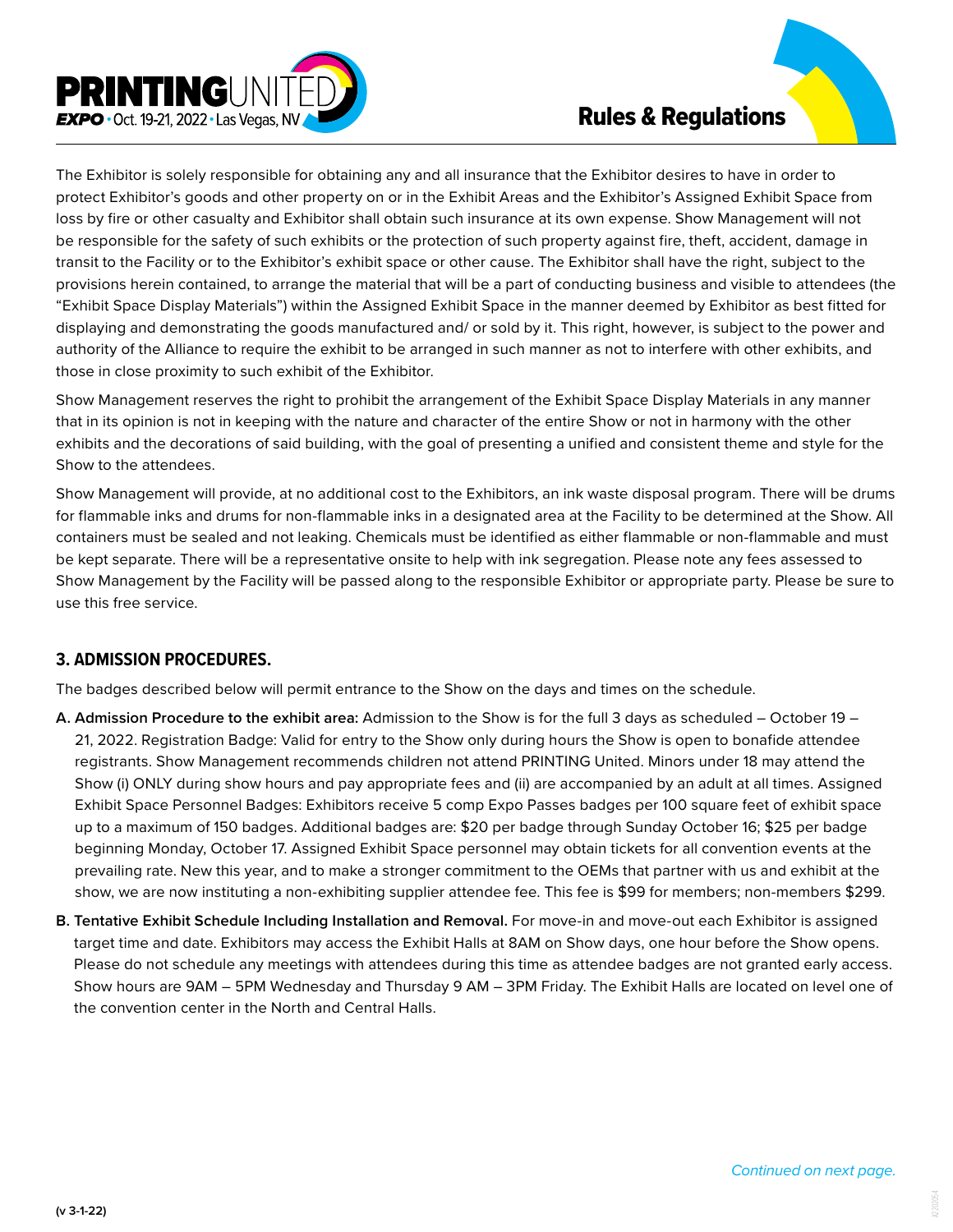

## **4. ADVERTISING OUTSIDE EXHIBITOR'S SPACE**

Exhibitor shall not distribute, or permit to be distributed, any advertising matter, literature, souvenir items or promotional materials in or about the Exhibit Areas except from its own Assigned Exhibit Space unless such distribution is approved in writing by Show Management. Exhibitor shall not post or exhibit any signs, advertisements, show bills, lithograph posters or cards of any description on any part of the premises of the Exhibit Areas, except within the Exhibitor's Assigned Exhibit Space and upon such space as is made available for such purposes by the Facility. Exhibitor shall not affix anything to the walls, columns, carpet, concrete, or pavement, nor shall Exhibitor cause or allow anything be projected on space or areas beyond Exhibitor's Assigned Exhibit Space without approval in writing from Show Management and the Facility. Show Management reserves the right to remove individuals or discard display materials that do not comply with these guidelines. PRINTING United has a zero-tolerance policy regarding "suitcasing" as stated in our Exhibitor Contract Terms and Conditions document.

Exhibits in any location other than prescribed areas on the floor plan, such as hotel room exhibits, etc. are not permitted. Soliciting of business will be permitted by Exhibitors only. Distribution of advertising matter, soliciting of orders or any conference in the interest of business by representatives of firms not a part of the Show is strictly forbidden. Advertising and sales promotion materials may be distributed only from your Assigned Exhibit Space at the Facility. Exhibitors allowing non-exhibiting companies to sell from their assigned space risk participation in future advance exhibit sales weeks and future events.

### **5. BADGES NON-TRANSFERABLE**

The rights of an Exhibitor are not assignable to any other persons or firm whatsoever. Identification badges for Assigned Exhibit Space personnel are not transferable. Admission will be by badge only. Each Exhibitor shall be entitled to free registration badges on a limited basis for the sole use of the Exhibitor's company personnel, when ordered in advance online. Exhibitors selling products manufactured by others are permitted to have personnel of the supplying firms work their Assigned Exhibit Space as representatives of said Exhibitors. However, all Exhibitor badges, show directory listings, Show advertising, etc., must carry only the name of the exhibiting company as shown on the approved Exhibit Space Rental Application. Exhibitor shall not assign, share or sublet its Assigned Exhibit Space without the written consent of Show Management.

## **6. EXHIBIT SPACE REVIEW AND REQUIREMENTS**

#### **Included with Assigned Exhibit Space Purchase**

Only inline Assigned Exhibit Spaces will come with 8' tall backwall drape, 36" high side rail drape. All other Assigned Exhibit Spaces are sold as raw space. All Exhibitors are responsible for their own Assigned Exhibit Space flooring. All Exhibit Space Display Materials must adhere to the exhibit space regulations for height, set back rules, and hanging signs as outlined in the Exhibitor Service Manual. For additional Facility regulations please reference the Exhibitor Space Rules & Specifications document outlining the various exhibit space types and regulations available in the Exhibitor Service Manual.

**Note:** No combustible materials, merchandise or signs shall be attached to, hung from, or draped over flameproof side and rear divider draperies of any Assigned Exhibit Space, or attached to table skirting facing aisles, unless flame proofed.

**New:** Inline booths (10x10, 10x20, etc.) must provide their own flooring or rent flooring through our Show General Contractor.

All potential exhibit areas are as shown on the floor plan, and dimensions indicated are believed to be accurate, but are only warranted to be approximate. Do not begin setting up your exhibit space if you do not think it is the proper size.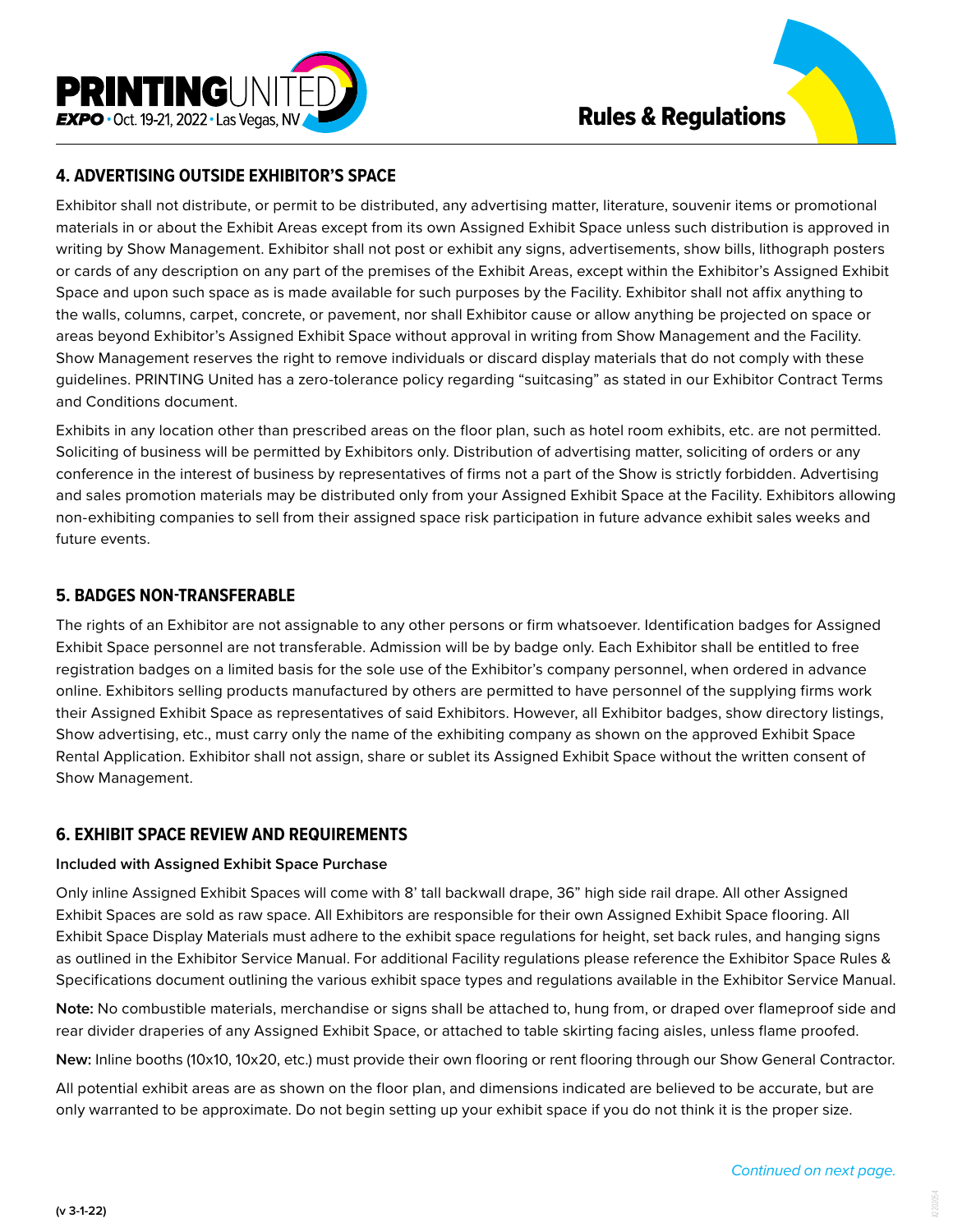

Immediately contact the show office. Once you have set up, it will be too late to resolve the problem and neither Show Management nor its contractors will be responsible. No walls, partitions, decorations, or other obstructions may be erected which in any way interfere with the view of any other Assigned Exhibit Space. Placement of equipment must be done to avoid blocking visibility of neighboring Exhibitors. All exposed parts of the display must be finished so as not to be objectionable to other Exhibitors or to the Alliance. This rule must be adhered to so that no Exhibit Space Display Materials will interfere with the other Assigned Exhibit Spaces to the right and left of it. Each Exhibitor will be confined to the space limits of its respective Assigned Exhibit Space as indicated on the floor plan. Please refer to all Assigned Exhibit Space configuration guidelines, and rules and regulations located in the Exhibitor Service Manual.

#### **Types of Exhibit Spaces**

To get a better understanding of types of potential exhibit spaces and the associated rules and specifications, please see the Exhibit Space Rules and Specifications.

#### **Line-of-Sight Guidelines**

All Exhibit Space Display Materials, regardless of size or type of the Assigned Exhibit Space, should keep in consideration line of sight obstructions from one Assigned Exhibit Space to the next. It is inappropriate for Island, Split Island and Peninsula Assigned Exhibit Spaces to use solid perimeter walls that obstruct the view of neighboring Exhibitors. In consideration of your fellow Exhibitors, the length of any solid perimeter wall, structure, video wall, or combination of elements exceeding 8' (2.4384m) from the ground located within 3' of any adjoining aisle is limited to half the length (or width) of your Assigned Exhibit Space. Additionally, Island, Split Island and Peninsula Exhibitors are asked to take their neighboring Exhibitors' lines of sight into consideration when positioning hanging signs to ensure signage does not impede the view of their neighbors. Variances may be granted at the discretion of Show Management. Exhibitors may use Plexiglas or similar see-through material to create a wall that will allow for a line of sight from one Assigned Exhibit Space to the next.

#### **Assigned Exhibit Space Displays/Stand Drawings**

Stand drawings are due to Show Management (exhibit@printingunited.com) by August 1, 2022. All island exhibit space Exhibitors (>400 sq.ft.) must submit their stand drawings via the online form, including a rendering and a scaled floor plan (with front and side elevations) of their Assigned Exhibit Space.

All exposed parts of constructed displays must be finished to present an attractive appearance when viewed from the aisles or adjoining exhibit spaces. Any exposed backwalls will be asked to be finished at the Exhibitor's expense. Exposed back and side walls may not display copy, logos, graphics, or any other advertising or signage (island exhibit spaces are exempt). Exhibitors using curved pop-up backdrops/displays will be required to provide side masking drape, at their own expense, if the curvature of the display exposes the back scaffolding and/or electrical cords.

**Exception:** To better distribute signage and improve visibility, for Title, Diamond, Platinum and Gold Sponsored Island Assigned Exhibit Spaces, any part of any display, to include exhibit fixtures, components, and hanging identification signs, will be permitted and increase of height for hanging signs over the reserved area provided the ceiling structures can safely hold the sign.

All sales or marketing activity is restricted to the Assigned Exhibit Space leased to the Exhibitor. The distribution of literature or promotional products elsewhere in the Facility or on Exhibit Areas, advertising signage in the Facility or on Exhibit Areas, or on sandwich boards or similar activity is prohibited.

No part of an Exhibit Space Display Materials, or signs relating thereto, may be taped, nailed, tacked, stapled, pasted or otherwise fastened to ceilings, walls, doors, windows, painted surfaces, columns, marble or fabric in any way. No holes may be drilled, cored, or punched in the Facility's walls or floors. Damages to the Facility arising from failure to observe these rules will be billed to the Exhibitor.

The Show General Contractor (Shepard Exhibition Services), has been designated the official decorator for the Show. Special Assigned Exhibit Space decorations, signs, displays, furniture, etc. can be obtained through the Show General Contractor. Order forms will be included in the Exhibitor Services Manual.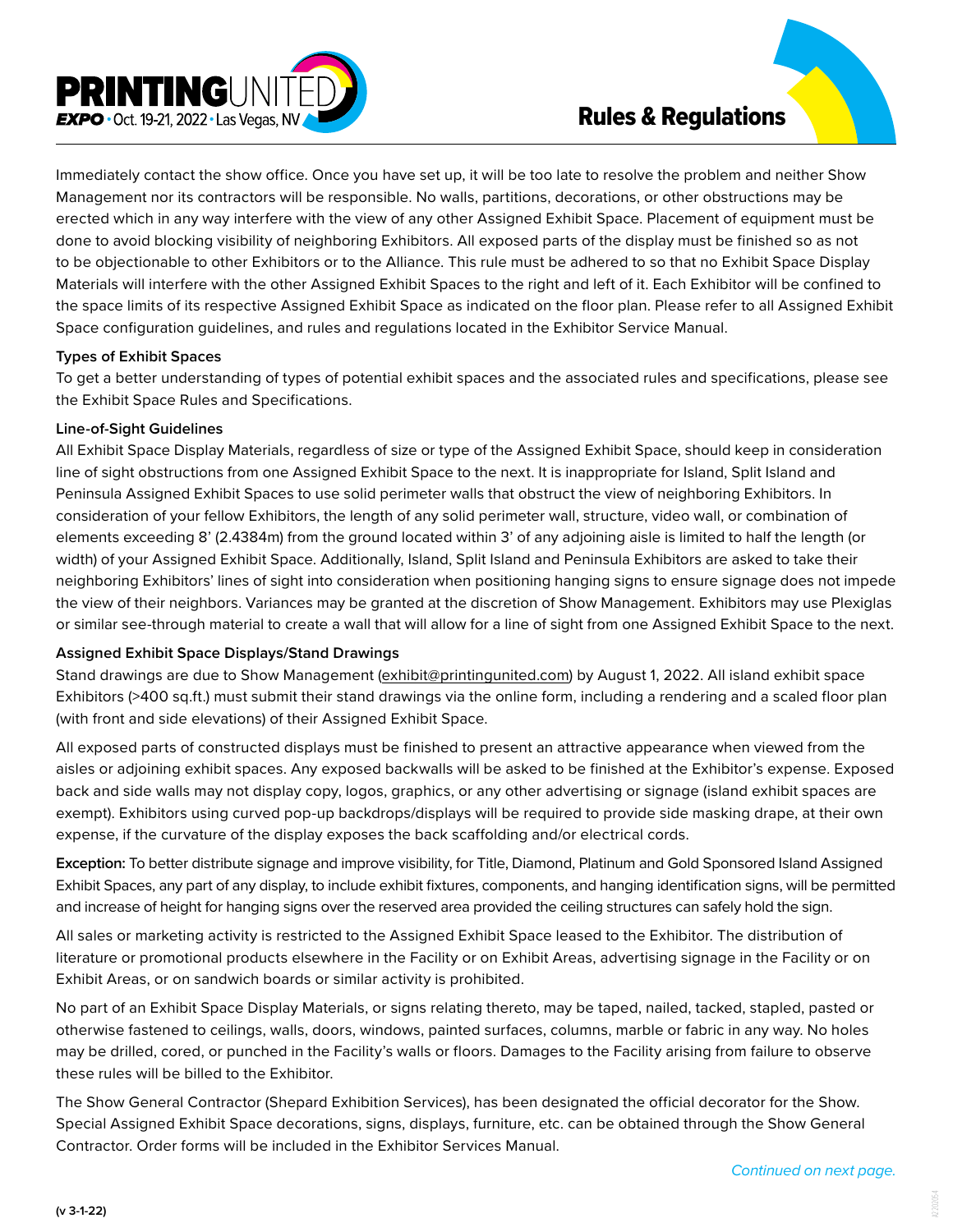

## **7. EXHIBIT SPACE PERSONNEL/MODELS/HOSTS/HOSTESSES/MASCOTS**

Assigned Exhibit Space personnel, manufacturer representatives, models, hosts/hostesses, and mascots (Exhibitor Representatives) must always wear an Exhibitor or Manufacturer Representative badge. Additionally, they must remain within the boundaries of the Assigned Exhibit Space and provide a professional appearance. Any gender used by Exhibitors to advertise their products at the Show by using explicitly sexual or indecent approaches is prohibited. If for any reason any Exhibitor Representatives are deemed to be unacceptable as determined by Show Management in its sole discretion, the Exhibitor will be asked to modify the wardrobe of its staff.

Show Management further advises that you urge your Representatives to:

- Refrain from explicit statements or offensive humor, which would criticize or disrespect any person or group;
- Substitute asexual words (e.g. sales representative or salesperson instead of sales woman);
- Abstain from using labels (e.g., referring to women as "girls"); and
- Eradicate from all promotion or advertising collateral sexist language (i.e., substitute male pronouns with he or she, or reword sentences or phrases) and prejudiced jokes or visual aids that show people in stereotypical positions by portraying persons without bias regardless of sex, race, age, groups, etc.

## **8. CARPET/PROFESSIONAL FLOOR COVERING**

Carpet or professional flooring in your Assigned Exhibit Space is MANDATORY but not included with your Assigned Exhibit Space purchase. Floor covering must be over the totality of your Assigned Exhibit Space; area rugs are prohibited. If you are not supplying your own floor covering, you may rent it via the Show General Contractor.

Exhibit Spaces deprived of floor covering by 5 p.m. on Tuesday, October 18, 2022, the Show General Contractor will automatically have carpet installed by Show Management (billed by the Show General Contractor) at the Exhibitor's expense.

**PLEASE NOTE:** Any Exhibitor who damages the carpet in any way (i.e., ink, oil, rips, grease, or any stain) will be responsible for paying the replacement charge. Minimum loss is 100 square feet. If you have any questions prior to set up, you must report them to the service desk immediately. If not reported, it shall be assumed damage occurred during use, and the Exhibitor shall be held responsible for replacement cost. Flooring is concrete, with the floor load capacity of [450 pounds per square foot unless otherwise noted.](https://www.printingunited.com/wp-content/uploads/2022/06/A2206002-PrUE_Floor_Plan_Key.pdf) The exhibition hall is located on the ground level. The floor under all exhibit spaces will NOT be carpeted, and carpeting is NOT included in the Assigned Exhibit Space fee.

## **9. CEILING HEIGHT AND BUILDING RULES**

Reference the Las Vegas Convention Centers [Show Planning Guide](https://assets.simpleviewcms.com/simpleview/image/upload/v1/clients/lasvegas/122316_01_LVCVA_21_LVCC_BrochureUpdate_05_2021sm_4a38349a-f222-4002-88c7-f1989522ecab.pdf) for building rules and other specific questions about the LVCC.

Most ceiling heights are 35' except for C1 and low ceiling portions in North Hall. See our [floor plan key](https://www.printingunited.com/wp-content/uploads/2022/06/A2206002-PrUE_Floor_Plan_Key.pdf) for more specifics. All cross aisles are at least 10' (3.05m) wide.

## **10. CHILDREN**

10. ChildrenShow Management further reserves the right to prohibit any arrangement of the Exhibit Space Display Materials that in its opinion may in any way cause danger to persons attending the Show or any risk of injury to them. Show Management recommends children not attend the Show. Minors under 18 may attend the Show (1) only during Official Hours and (2) only if they (i) register and pay appropriate fees and (ii) are accompanied by an adult at all times. A waiver will be required during the registration process.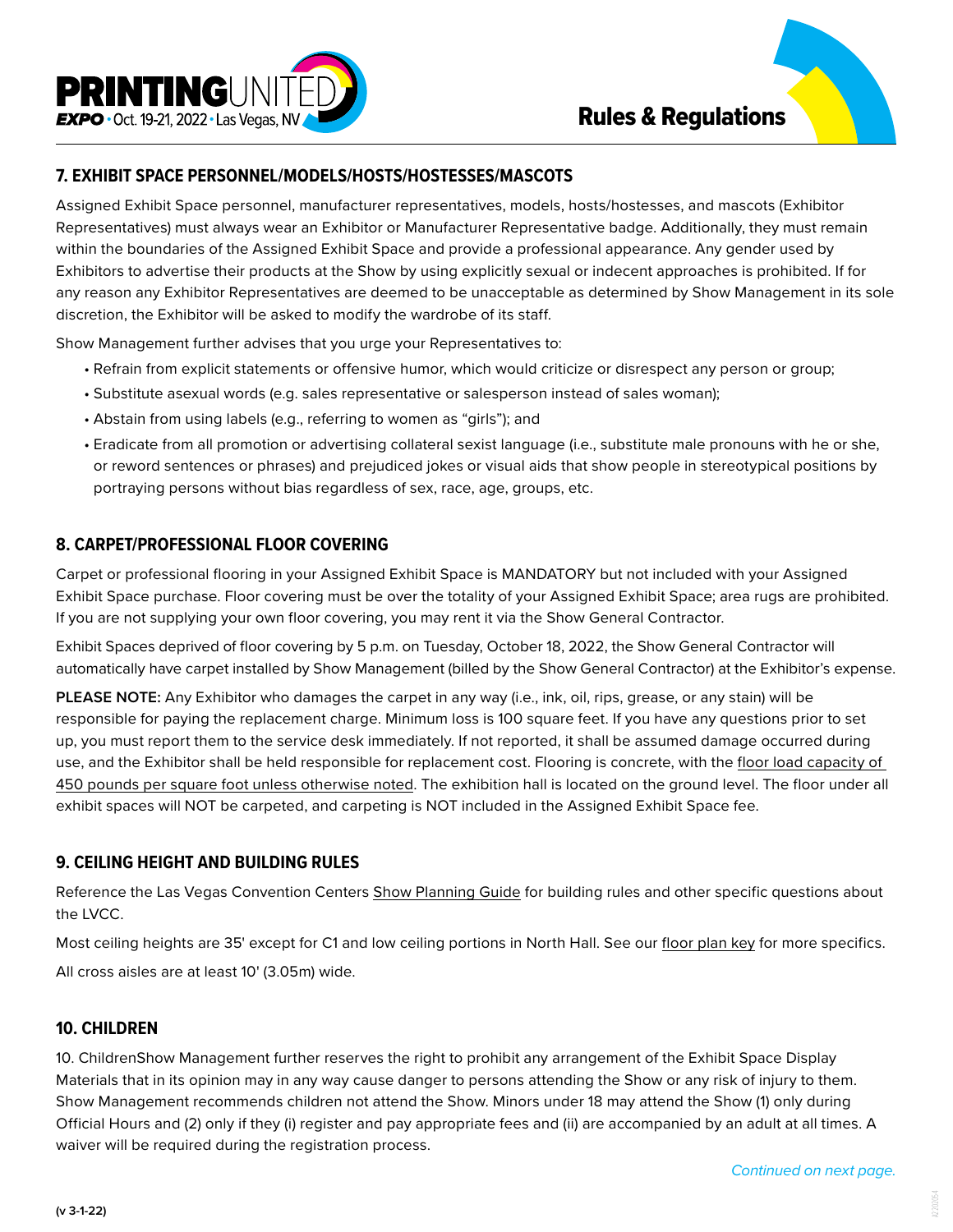



To protect all Exhibitors and Show Management's interest in optimum audience attendance during all scheduled events, there shall be no interference in or dilution of programmed general convention activity through any conflicting private parties, tours, or other activities thereby denying other Exhibitors and the convention full exposure to the conventioneers in attendance. Exhibitor hospitality suites may be open only during those hours when no general convention or Show events are scheduled.

# **12. ELECTRICAL INSTALLATIONS**

POWER REQUIREMENTS ABOVE 400-AMPS, SPECIAL VOLTAGE AND TRANSFORMERS ARE AVAILABLE – PRICES UPON REQUEST.

Electrical Services may be ordered via email at prevailing rates or through online ordering by filling out an electrical services order form ("Electrical Services Order Form"). Advance rates are available when orders are processed through our online portal 21 calendars prior to first day of show move-in. Onsite rates will be applied to all orders placed during move-in and show dates. Notification of cancellations must be received in writing a minimum of fourteen (14) calendar days prior to the scheduled show opening date. Credit will not be given for electrical service installed but not used. Payment in full and a scaled diagram indicating the number and location of outlets, including the Assigned Exhibit Space dimensions and neighboring exhibit space/aisle numbers MUST be included before services are provided. Orders without payment will NOT be processed and service will be withheld until payment is received. Any complaint or claim must be brought to the Service Desk prior to the close of the Show. The Exhibitor shall maintain such insurance as is necessary to protect against loss or damage to any equipment or other property. The Exhibitor agrees to bear the risk of inadequacy or failure of any insurance or any insurer insuring the Exhibitor or any Show licensee or their respective equipment or other property.

All equipment and other property furnished by the Facility under the Electrical Services Order Form shall remain the property of the Las Vegas Convention Center Authority's ("Authority") Engineering Department ("Edlen Electrical") and may be removed only by house technicians following conclusion of the Show. Unless otherwise authorized in writing by the Facility, only Edlen electricians are authorized to cut floor coverings to permit installation of services. All equipment to be connected by the Facility must comply with NEC, federal, state, and local codes, and the directives of the Edlen Electrical. Prices are based upon rates at the time of the order and are subject to change without notice. Moreover, engineers and technicians employed by or under contract with the Exhibitors or Show licensees must obtain advance written authorization from the Facility prior to assembling, diagnosing, wiring, or servicing any electrical equipment. Exhibitors and Show licensees are required to ensure that outlets, columns, and permanent building outlets are not obstructed at any time. All electrical cords and appurtenances must be supplied by the Engineering Department. Rates quoted cover routing of service to the rear of the exhibit space in the most convenient manner. Special routing, connection of equipment and all other work will be charged on a time and material basis in addition to the service rate.

All equipment shall be properly tagged and wired by the Exhibitor with complete information as to type of current, voltage, phase, cycle, horsepower, and such other information as the Engineering Department reasonably may require. Electrical power for lights and displays may be turned on daily approximately one hour prior to Show opening time and off at approximately Show closing time. Twenty-four (24) hour power may be requested for services that require continuing electrical service after-hours (e.g., refrigerators, programmable machinery, etc.), provided, however, the Exhibitor and the Show licensee both acknowledge that electrical power is generated and delivered by a public utility and, that being the case, the Facility cannot guarantee that electrical power will be available continuously or without interruption. The Exhibitor and the Show licensee acknowledge and accept the risk that such electrical power interruptions may occur from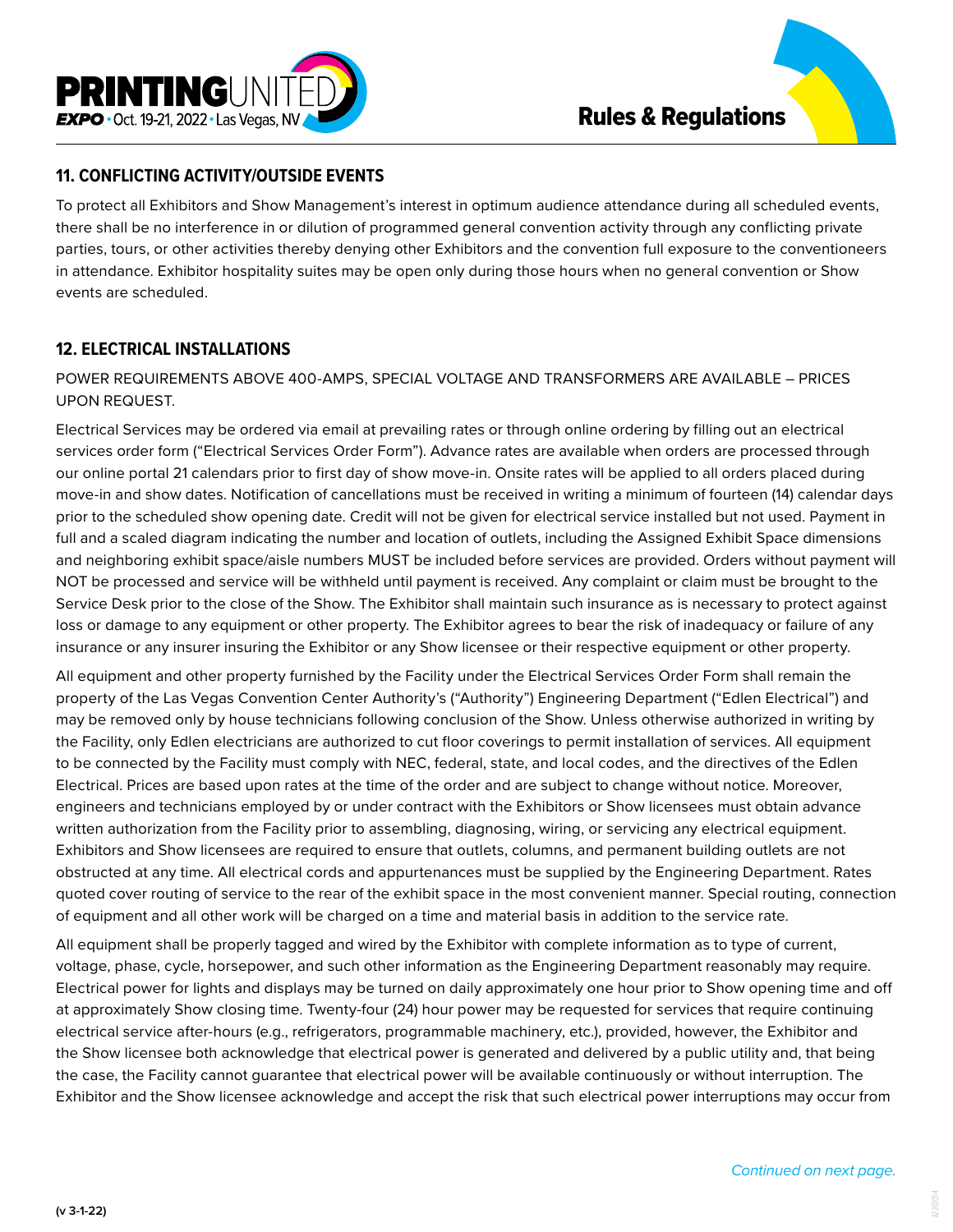

time to time. Notwithstanding any of the provision of the Electrical Services Order Form, in any Show neither the Facility, the Authority, Edlen Electrical, nor Show Management shall be liable for any consequential damages, and the Facility, the Authority and the Engineering Department's liability shall not exceed the fees paid to and received by the Authority in respect of the Electrical Services Order Form.

Once the Electrical Services Order Form, as executed and approved, shall constitute the entire agreement between the Authority and the Exhibitor, and no change in or modification of this Electrical Services Order Form shall be binding upon the Authority unless the change or modification is in writing and is consented to and approved by the Authority.

- Electrical equipment must be Underwriter Laboratory approved. Gas operated equipment must be approved by the American Gas Association (AGA) and the required permits and/or approvals must be obtained in advance from the Las Vegas County Fire Rescue Department through Facility Management.
- The Facility's electrical equipment, e.g., extension cords, electrical distribution panels, pole lights, etc., should not be removed by Exhibitors, general contractors or other personnel.
- Exceptions regarding location and/or availability may occur.
- The installation/removal of all electric, gas, plumbing, steam and water, either into or out of any Facility venue connectors by non-Show utilities personnel, is strictly prohibited.
- All requests for electrical service include complimentary installation labor and the electrical service is provided for a 24-hour period. For Exhibitor and Show Management orders placed twenty-one (21) days in advance of the first move-in day, the Facility provides a 30% discount on services.
- The power comes from the catwalks in Central and North Halls at LVCC. There are no floor pockets in these halls.
- Utilities available include electric, telephone, internet, drainage and water but must be ordered using the forms in the Exhibitor Service Manual.
- Special utility requirements: air, water/drainage, and natural gas are available. All-natural gas appliances shall be of an approved type (i.e., A.G.A., U.L., or Gas Mechanical Lab), and shall be installed according to Federal, State and Local Safety codes. Maximum drain lines are 3");. Supply connections and disconnections may only be made by the Facility. Equipment interconnections may be made by Exhibitors and material for connections must be supplied by Exhibitors, subject to approval by the Facility. Utility installation rates are per hook-up. Any special utility connect ordered on site rather than preordered will be billed at higher connection rates. A utility order form will be provided in your Exhibitor Show Manual. No compressors are allowed other than those supplied by the Facility unless they are a fixed part of your machine. Telephone, internet, wireless, and data network services forms will be provided in your Exhibitor Service Manual.

#### **Edlen Electrical Terms and Conditions**

- Order with payment & floor plan (for island booths or any booth requiring distribution of electrical services) must be received no later than the deadline date on the order form for advance payment rates to apply. Orders received without payment and required floor plan will not be guaranteed advance rates. Orders received after the deadline date will be charged at the regular rate. A purchase order or photocopy of a check are not considered valid forms of payment for securing advanced rate.
- To receive advance rates a complete order inclusive of a scaled electrical layout must be received before the advance payment deadline date. The scaled layout must match the order and include power locations and orientation. Any changes or additional services received after the deadline date will be charged the regular payment price.
- In the event order totals are calculated incorrectly, Edlen reserves the right to make the necessary corrections and charge the corrected amount. Exhibitors will be notified by email of any such corrections.
- Outlet rates listed include bringing services to one location at the rear of inline and peninsula booths.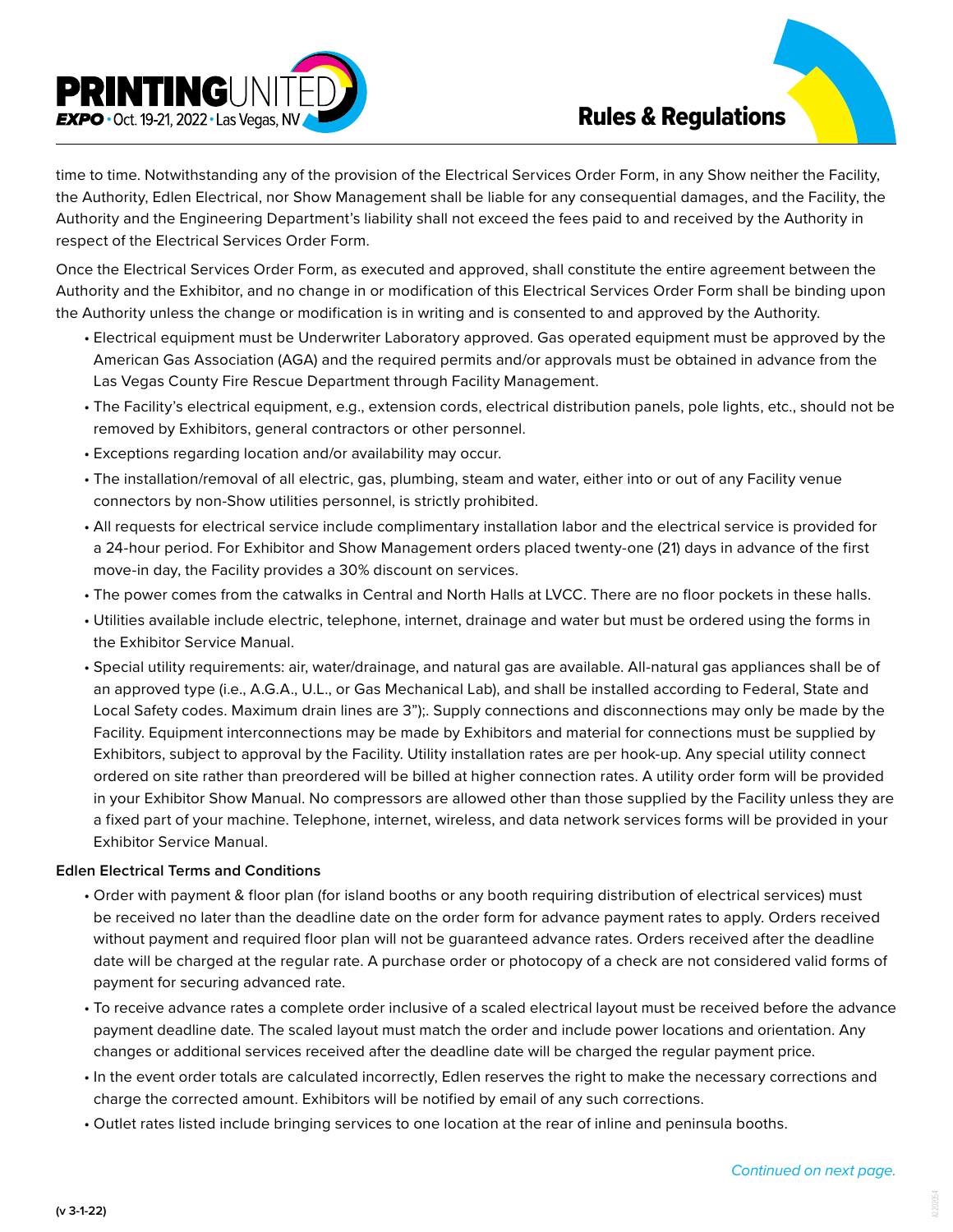

- Outlet rates listed *do not* include the connection of any equipment, special wiring, or distribution of the outlets, to other than the standard locations within the booth space.
- Distribution to all other locations *regardless of booth type* require labor and is performed on a time and material basis. Exhibitors are invited to contact the local Edlen office to discuss any additional costs that may be incurred.
- A separate outlet must be ordered for each location where an electrical service is required. 5 amps or 500 watts is the minimum amount of power that can be ordered for any one location. Power must be ordered according to peak amperage ratings.
- Island Booths Booths that require power to be delivered to multiple locations within their booth space incur a minimum (1) hour labor charge for installation. The removal of this work will be charged a minimum (1/2) hour or (1/2) the total time of installation. Material charges will apply. Return a floor plan layout of your booth space indicating a main distribution point and all outlet locations with measurements and orientation. If a main distribution point is not provided, Edlen will deliver to the most convenient location.
- There is a total (1) hour or (1/2) hour installation and (1/2) hour removal charge for Island Booths that require delivery to one location.
- Labor rates are based on current wage scales and are subject to change in the event of a wage increase after rates have been published. A minimum charge of (1) hour labor will apply for all installation work. The removal of this work will be charged a minimum of 1/2 hour or 1/2 the total time of installation, plus material.
- Edlen Supervision—A supervisory charge of 10% of the prevailing labor rate will apply to all labor that exceeds one hour.
- For a dedicated outlet, order a 20-amp outlet.
- No inverters, self-contained power supplies or devices that convert battery power to 120-volt power allowed.
- In the event 1000-watt overhead quartz lights cannot be mounted to existing catwalks in the convention hall, lift and labor charges will apply. Contact our local office to discuss any additional charges.
- Edlen employees are authorized to cut floor coverings when essential for installation of services unless otherwise directed.
- Edlen is the exclusive provider of all material and equipment used in the distribution of temporary electrical services throughout the exhibit hall including the exhibitor booth space. This material is provided on a rental basis ONLY and remains the property of Edlen. It shall be removed only by Edlen employees.
- Any extension cords or power strips ordered on the front of this form should be picked up at the Exhibitor Service Center. Credit will not be issued for unused items.
- Standard wall and other permanent building utility outlets or sockets are not part of a booth space and may not be used by exhibitors unless electrical services have been ordered through Edlen.
- All equipment regardless of source of power, must comply with federal, state and local codes. Edlen reserves the right to inspect all electrical devices and connections to ensure compliance with all codes, for which labor charges can be incurred. Edlen is required to refuse connections where the Exhibitor wiring, or equipment is not in accordance with electrical codes.
- All electrical equipment must be properly tagged and wired with complete information as to the type of current, voltage, phase, cycle, horsepower, etc., required for operation.
- All Exhibitors' cords must be a minimum of 14 gauge, 3 wire and grounded. Two (2) wire extension cords are not allowed. All exposed, non-current carrying metal parts of fixed equipment which are liable to be energized, shall be grounded.
- Payment in full must be rendered during the event. Exhibitors ARE NOT billed for services provided. Services may be interrupted if payment is not received.
- Credit will not be given for services installed and not used. All orders are subject to a 25% cancellation fee if cancelled in writing and received by Edlen (21) calendar days or less prior to the first contracted event move in date. Except sales tax, Edlen will not refund overpayment in amounts less than \$50.00 unless specifically requested in writing.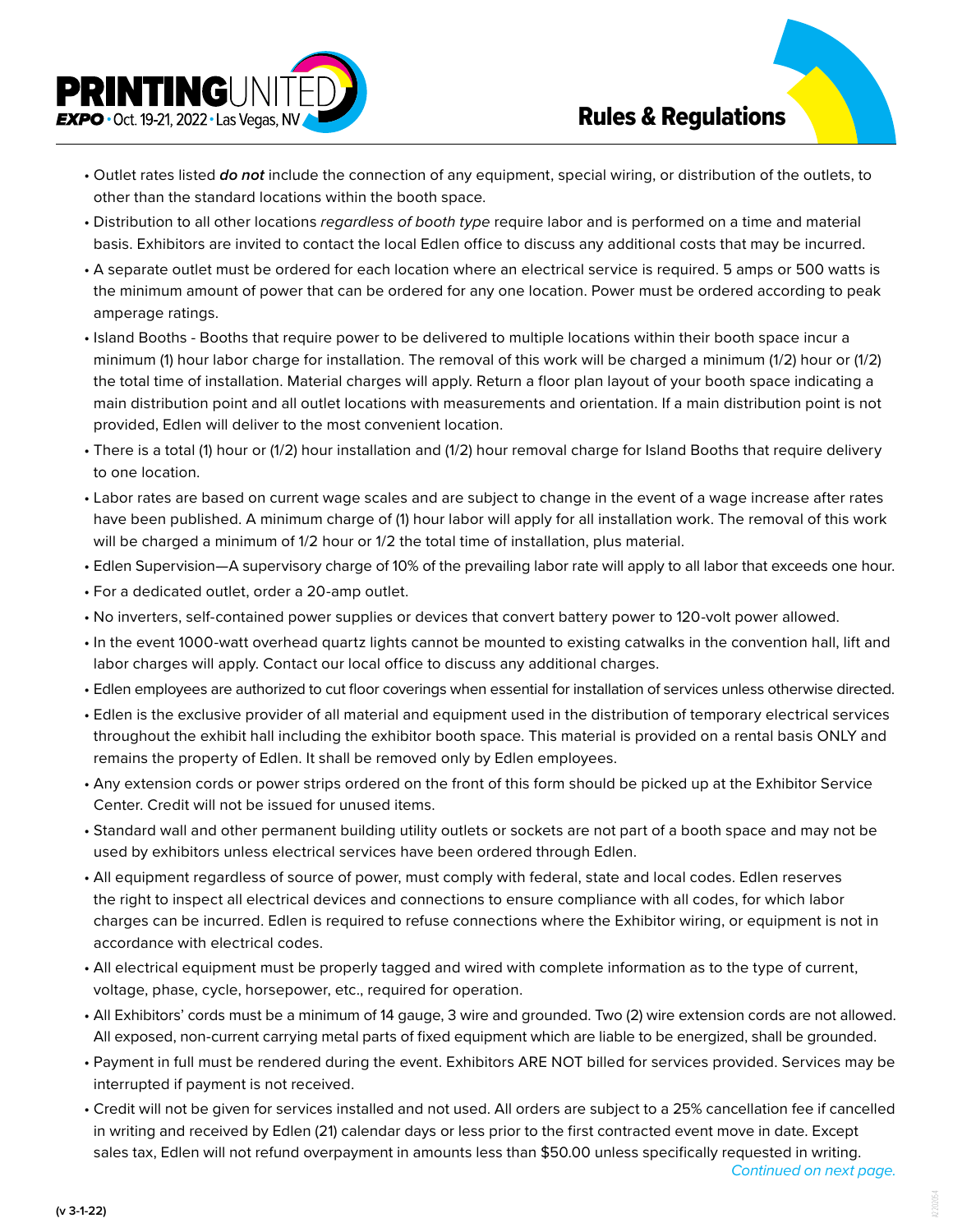

- If the event is cancelled within 90 days prior to the first contracted event move-in day all orders are subject to a 25%cancellation fee. No refunds will be issued for events cancelled on or after the first contracted event move-in day.
- Claims will not be considered or adjustments made unless filed in writing by Exhibitor prior to the close of the event.
- Exhibitor holds Edlen harmless for any and all losses of power beyond Edlen's control, including, but not limited to, losses due to utility company failure, permanent power distribution failure, power failure caused by vandalism, faulty Exhibitor equipment or overloads caused by Exhibitor.
- It is agreed that in the event it becomes necessary to turn this matter over to an attorney for collection, or to file a lien, or foreclosure, or otherwise, Exhibitor will pay Edlen its attorney fees or applicable agency fees.
- A service charge of 1.5% per month on any unpaid balances will be assessed starting 10 days after date of invoice. A \$25.00 service charge will be assessed for all returned checks and credit cards. Exhibitor agrees to reimburse Edlen for all applicable rental taxes.
- Exhibitor hereby agrees to all terms and conditions outlined on all order forms and the Edlen General Data Protection Regulation (GDPR) privacy policy which can be reviewed by visiting: <https://ordering.edlen.com/LegalNotices/Terms-Edlen-GDPR.pdf>

### **COMMONLY ASKED QUESTIONS - WHERE WILL MY OUTLET BE LOCATED?**

Outlets are located as depicted below for inline & peninsula booths. All other locations require labor on a time & material basis. Exhibitors with hard wall booths must make arrangements with Edlen to bring power inside the booth on a time and material basis.



## **FOR OTHER COMMONLY ASKED QUESTIONS VISIT [WWW.EDLEN.COM](https://edlen.com/) OR CALL THE NUMBER ON THE ELECTRICAL ORDER FORM**

# **13. EXHIBITOR APPOINTED CONTRACTORS (EACS)**

Exhibitors' utilization of independent contractors in lieu of the official show contractors for installation and dismantling of their exhibit will be permitted by the Show Management under the following conditions:

- **1.** Thirty days prior to the Show, written notification must be received. There will be an electronic form to complete in the Exhibitor Service Manual. The independent contractor is encouraged to obtain labor from the official show contractor; however, if they do not, they shall provide evidence to Show Management and the official contractor that he possesses applicable and current labor contracts;
- **2.** The independent contractor shall be prepared to show evidence he has authorization from the Exhibitor for installation;
- **3.** The Exhibitor is responsible for all services in connection with their exhibit, including freight, drayage, rentals, and labor;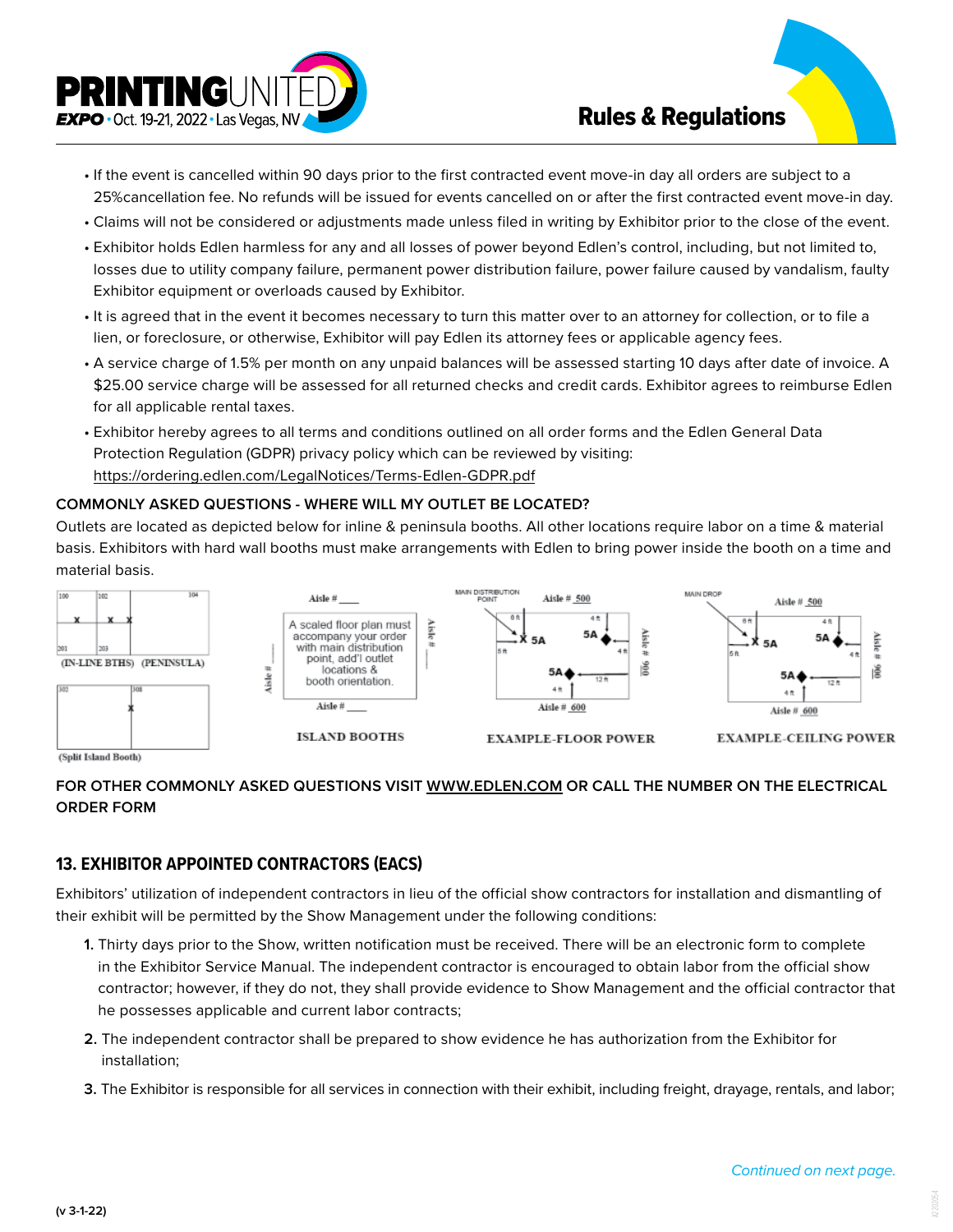

- **4.** The independent contractor shall provide a proper certificate of insurance with limits of \$500,000 property damage per occurrence, \$1,000,000 personal injury per occurrence, workers compensation aggregate coverage of \$1,000,000 per occurrence, and naming Shepard Exposition Services, the Las Vegas Convention Center, and Show Management as additional insureds for the time period of the Show (including move- in and move-out days), to Show Management and the Show General Contractor at least 30 days before the show opening;
- **5.** The independent contractor will be responsible for steward and foreman costs after Show General Contractor's work for the day has been completed. Show Management may deny an EAC access to the Show when these requirements have not been met or when in the best interests of the Show. Show Management will not be responsible for any lost profits or any damages of Exhibitor that result. The Facility utilizes the Worker Identification System (WIS) badging program launched by the Exhibition Services and Contractors Association (ESCA) in 2009. All contractors, suppliers, and vendors are required to have the approved credentials to access the Facility. Badges must always be visible while on the Facility campus. The WIS badge only allows access to the Facility. Individual events may require independent credentials, such as wristbands or buttons, for access to Exhibit Halls. There isn't an enrollment fee for the WIS program, but there is a fee for badges.

For questions and to register please visit<https://wis.esca.org/>.

### **14. EXHIBIT LOCATION AND RELOCATION**

If there is an Exhibitor that you wish to be near or one you do not wish to be near, please notify Show Management, via email at exhibit@printingunited.com, of that fact at the time you contract for space. Show Management will work with you as best it can, depending on what space is available for assignment at that time. Show Management will not move Exhibitors to accommodate another party.

Exhibitors wishing to be relocated can request to be added to the relocation list, via email to exhibit@printingunited.com, for a certain area or Assigned Exhibit Space. In the event Show Management breaks up an exhibit space at a future date, Show Management will go down the relocation list in order until the exhibit space is reserved. Once the relocation list is exhausted, provided no current Exhibitor takes the space, it will become open to prospective Exhibitors to reserve. Ninety (90) days out from the Show, Show Management will no longer reference the relocation list and will fill the space as they see fit in the best interest of the Show for both Exhibitors and attendees.

### **15. EXHIBITOR REPRESENTATIVES**

Each Exhibitor must provide an attendant in its Assigned Exhibit Space during the open hours of the Show. All attendants must be bonafide employees of the Exhibitor or representatives who receive commission, brokerage or salary from the Exhibitor, or who represent the manufacturer of products sold by the Exhibitor. The term "representatives"; in the preceding sentence does not include those who maintain their own inventory of merchandise for resale. Live models may be hired and will be admitted to the Exhibit Halls only in costumes approved by the Show Management.

Models must have Exhibitor badges, and Exhibitor must obtain them in the same manner as obtained for other Assigned Exhibit Space personnel. False certification of individuals as Exhibitor representatives, misuse of Exhibitor badges, or any methods or device used to assist unauthorized individuals to enter the Exhibit Halls will be sufficient just cause for expelling the violators from the Show, barring them from further entrance onto the Exhibit Halls, and/or removing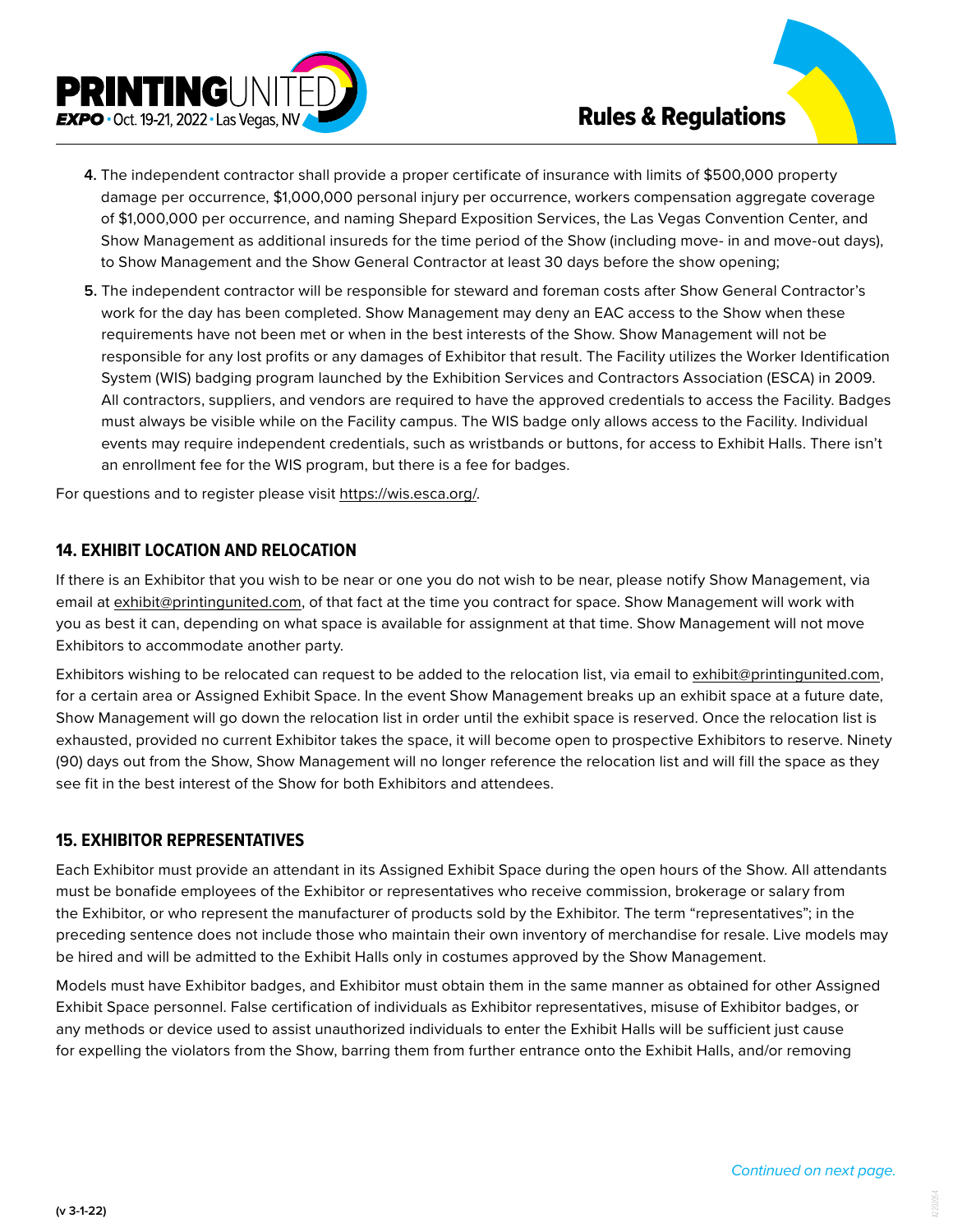



## **16. EXHIBIT SPACE FEES**

The Assigned Exhibit Space lease fee includes the back drape and side-rail drapery (for inline exhibit types only) but does NOT include a floor covering, which is required. All Exhibitors at the Show will be responsible for providing their own flooring solution or may obtain carpet, carpet padding and VisQueen directly through the Show General Contractor. Floor covering must cover the entirety of the leased exhibit space. All other forms will be available in the Exhibit Service Manual available in May 2022. The Assigned Exhibit Space lease fee also includes a small black and white exhibit space identification sign, a limited number of exhibit space personnel badges, a company description and product categories which will be showcased on the floor plan and official show mobile app. There will not be a printed show guide.

Your free enhanced listing includes:

- 24/7 administrative control before, during and after the Show
- A description of your company
- Keyword and product search capabilities

Additionally, there will be an option to upgrade for premium features. Examples include adding a company logo, video content, ability to accept attendee meeting requests and website leads.

### **17. EXHIBIT SET-UP/MOVE-IN**

Arranged by targeted move in schedule \*Off-target move-ins will incur a charge - Please refer to the Exhibitor Service Manual.

#### **Last-In, First-Out Space Exhibit**

space shaded in green on the floor plan indicate last-in, first-out spaces. These exhibit spaces must not have elaborate set-ups as set-up and dismantle time will be limited. In these areas we will not combine into island spaces. They will need to remain inline exhibit spaces.

### **18. EXHIBIT SPACE TERMS**

All Assigned Exhibit Spaces are configured in 100 sq. ft. increments unless otherwise indicated on the Show floor plan. All Assigned Exhibit Spaces are constructed with an 8-foot-high back drape and 3-foot-high side rails. Each Assigned Exhibit Space includes

- **1.** A standard sign, 7" x 44", with name of the Exhibitor and space number;
- **2.** Five (5) complimentary Expo Pass badges for exhibit space personnel for every 100 sq ft of space contracted;
- **3.** Online directory listing;
- **4.** All expenses, including, without limitation, electrical and telephone and internet requirements, exhibit installation and dismantling costs and material handling/drayage, will be the sole responsibility of the Exhibitor. All Assigned Exhibit Spaces must have floor covering that covers the entirety of the exhibit space.

See "Payment Policy" in the Terms and Conditions – Section 17 for payment terms.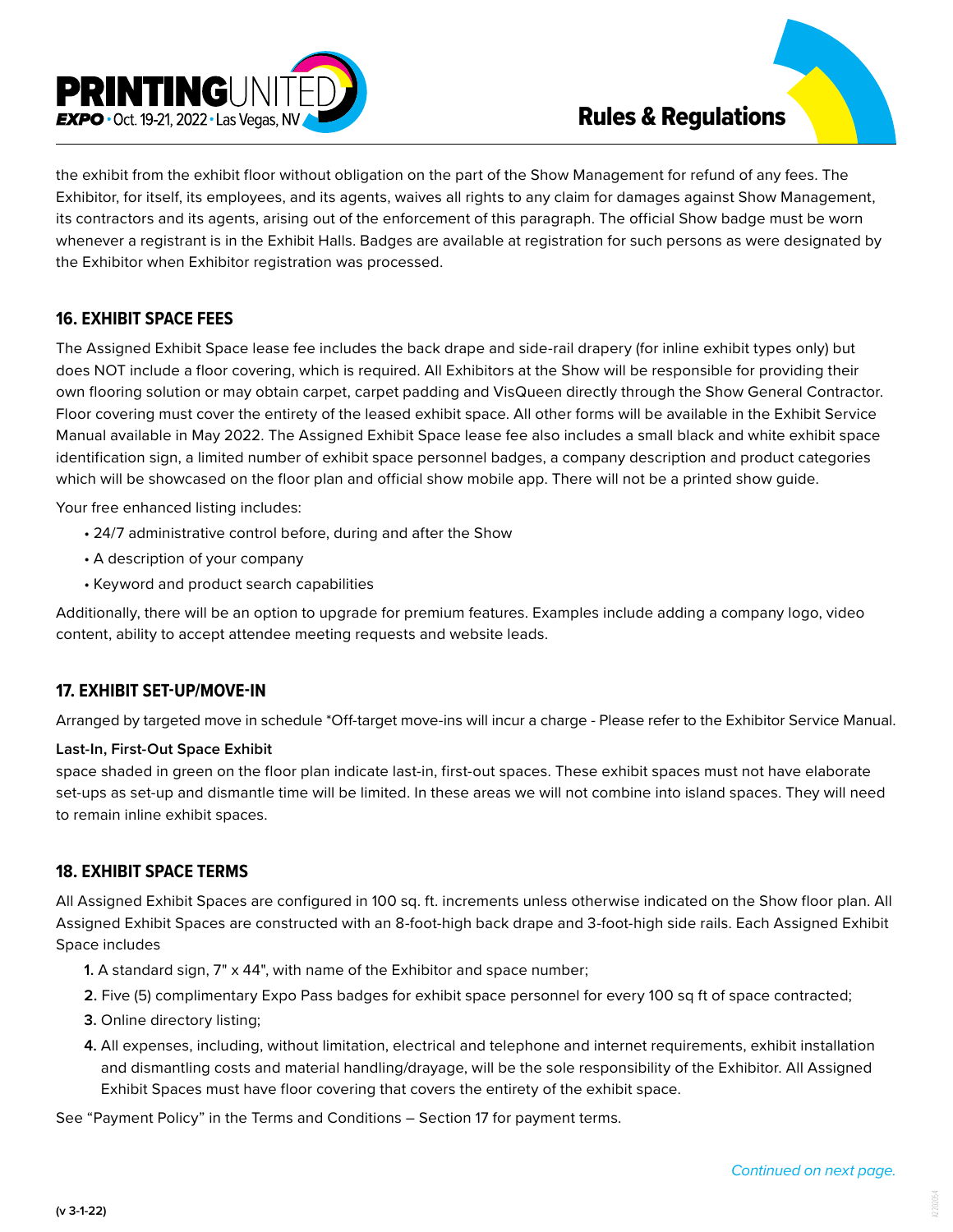



#### **Shared Space**

Co-Exhibitors are permitted provided written approval is given by the primary Exhibitor. Shared companies must have an established relationship with the primary Exhibitor. Co-Exhibitors must also be a member of the PRINTING United Alliance. Not all exhibit spaces are permitted to have co-Exhibitors. Exhibit spaces 400 square feet and larger can have co-Exhibitors (Inline exhibit spaces are not eligible for space sharing). A parent company may book space for subsidiary companies. A \$2000 co-Exhibitor fee due with completed co-exhibit application.

#### **19. FIRE WATCH**

Under certain circumstances, it may be deemed necessary by the Fire Prevention Office to require a fire watch for an exhibit. The requirement to have a fire watch will be handled on a case-by-case basis. Exhibitor must also, in all respects, accept full responsibility for compliance with national, state, and city safety regulations.

#### **20. FOOD AND BEVERAGE**

Dispensing food and/or beverages in an Assigned Exhibit Space is permitted only if all food and beverages are ordered from and provided by the official catering service at the Facility. A catering form will be provided in your Exhibitor Services Manual.

### **21. HAZARDOUS CHEMICAL DISPOSAL**

The Exhibitor is responsible for the handling, delivery and removal of hazardous materials used in the Assigned Exhibit Space and the Exhibit Areas before, during and after the Show, in accordance with the latest Environmental Protection Agency, State and local regulations in effect at the time of the Show. Arrangements must be made in advance for disposal. Disposal of hazardous waste is prohibited in the sewer lines or drains of the Facility. The Exhibitor is responsible for the tracking of all hazardous material brought into the Facility and the Exhibit Areas. Any materials left in the Facility or anywhere in/on the Exhibit Areas after move-out will be disposed of at the expense of Exhibitor.

### **22. HAZARDOUS MATERIALS LABELING**

All hazardous materials brought into the Facility or onto the Exhibit Areas must be labeled and accompanied by the applicable MSDS (Materials Safety Data Sheet) which must be produced upon request.

#### **23. HOURS OF EXHIBITION**

The Show hours will be published online at least 30 days prior to the opening of the Show. Tentative hours are referenced in this document.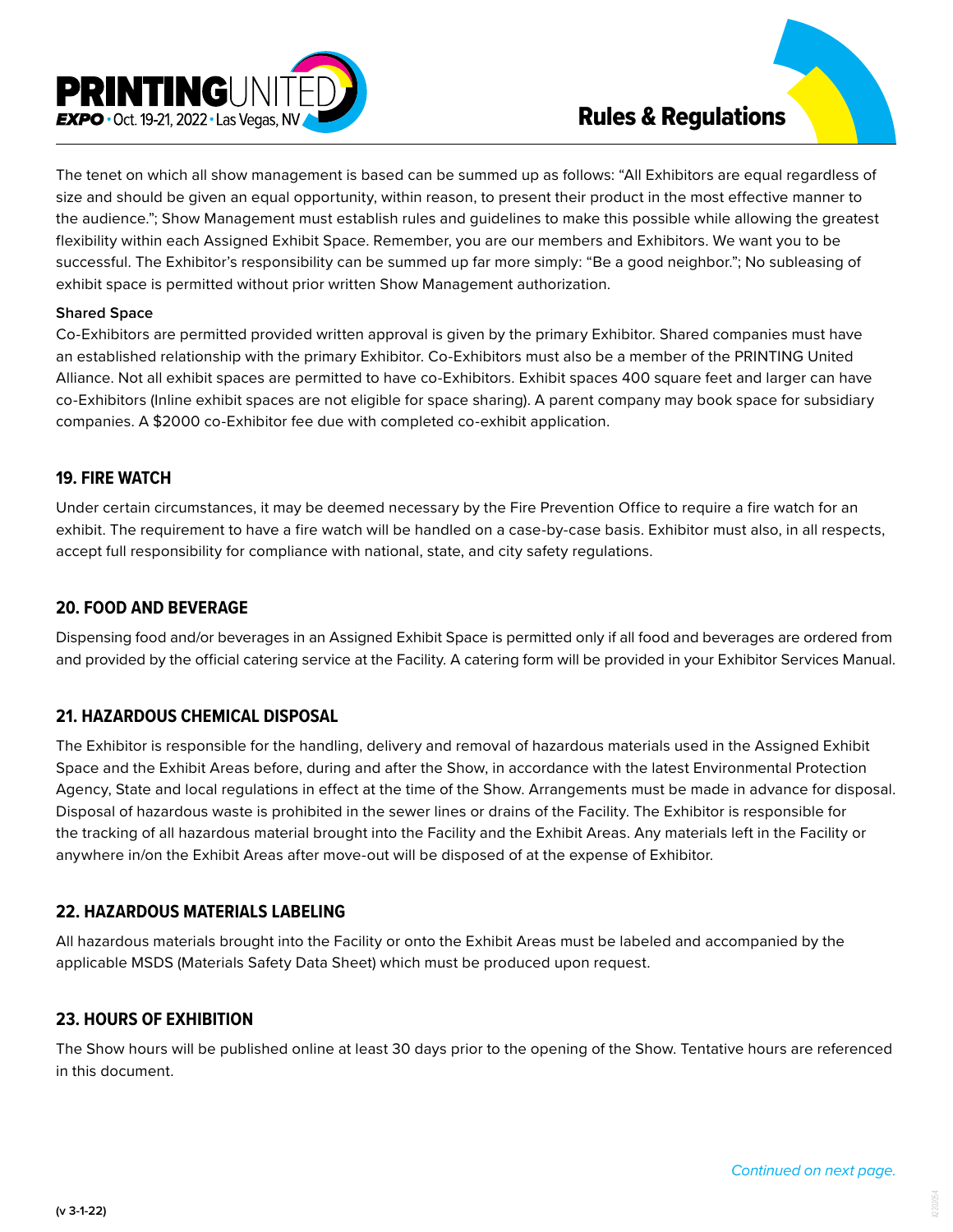

# **24. HOUSING**

Housing at Las Vegas hotels will be available to all confirmed Exhibitors on or about one year prior to the show dates. The use of Hospitality Suites is a right reserved for Show Exhibitors. Exhibitor Hospitality Suites may be open only during those hours when no general Show events are scheduled. Our official hotel vendor is OnPeak. Show Management will not be able to assist with hotel reservations booked with any other vendor.

# **25. INDOOR AIR QUALITY**

All forklift trucks, platform lifts, boom lifts and other motorized equipment utilized for the move-in and move- out of the Show shall utilize cleaner burning alternative fuels and not gasoline. The alternative fuel shall be electric, natural gas, and/ or propane fuel. All refueling, changing of propane/natural gas bottle/containers or recharging of these vehicles must be conducted outside the Facility. Any vehicles that are utilized to deliver freight directly into the Facility for move-in or move-out shall turn the vehicle off upon arriving at the final location. No vehicle should be allowed to sit and idle in the Facility. The use of any special equipment (such as cranes, large lift trucks, etc.) in the Facility for move-in and move-out shall be coordinated with the Facility Services Manager 30 days in advance, so provisions can be made to ensure proper ventilation is maintained. If the existing ventilation system cannot provide adequate air exchanges, the service contractor shall provide means of ventilation at their expense. All equipment utilized for move-in and move-out shall always be kept in compliance with all governing laws and regulations.

## **26. 2022 INK DISPOSAL GUIDELINES**

Exhibitors are to make Show Management aware of any special accommodations needed outside of their free ink waste service. Exhibitors are responsible for all damage, included, but not limited to, spills and improper disposal.

# **27. INSURANCE**

Exhibitors are responsible for ensuring that all Exhibitor merchandise, display equipment and materials are fully insured against fire, theft and all hazards while in transit to and from your Assigned Exhibit Space and for the duration of the Show. After materials are released by the freight line, the line is not responsible for condition, count or contents, until such time when the materials are again picked up for removal after the close of the Show. All orders received by the Show General Contractor prior to removal of materials are subject to final count and correction made at time of actual removal. The handling of loose exhibit materials or those inadequately packed will be done at Exhibitor's risk. Neither the Show General Contractor, the Show Management, nor the Facility is responsible for damages to such materials, nor will any of the forgoing be responsible for concealed damages of material arriving and departing in cases, crates, cartons, packages, etc. All materials arriving at the warehouse must arrive prepaid, and actual weights must appear on Bills of Lading. Exhibitors are responsible for everything in their Assigned Exhibit Space during hours when the exhibit area is open. Show Management will have security guards on duty and will make reasonable efforts to safeguard the property of all Exhibitors; however, neither Show Management, the Show General Contractor, nor the Facility assumes any liability for loss, and Exhibitors are always requested to take normal precautions. Our insurance vendor, Rain Protection is able to provide insurance for all of our Exhibitors at a nominal fee. Please reference their order sheet in this Exhibitor Service Manual. Please reference the specific insurance coverage limits required as detailed in our Exhibitor Contract Terms and Conditions document.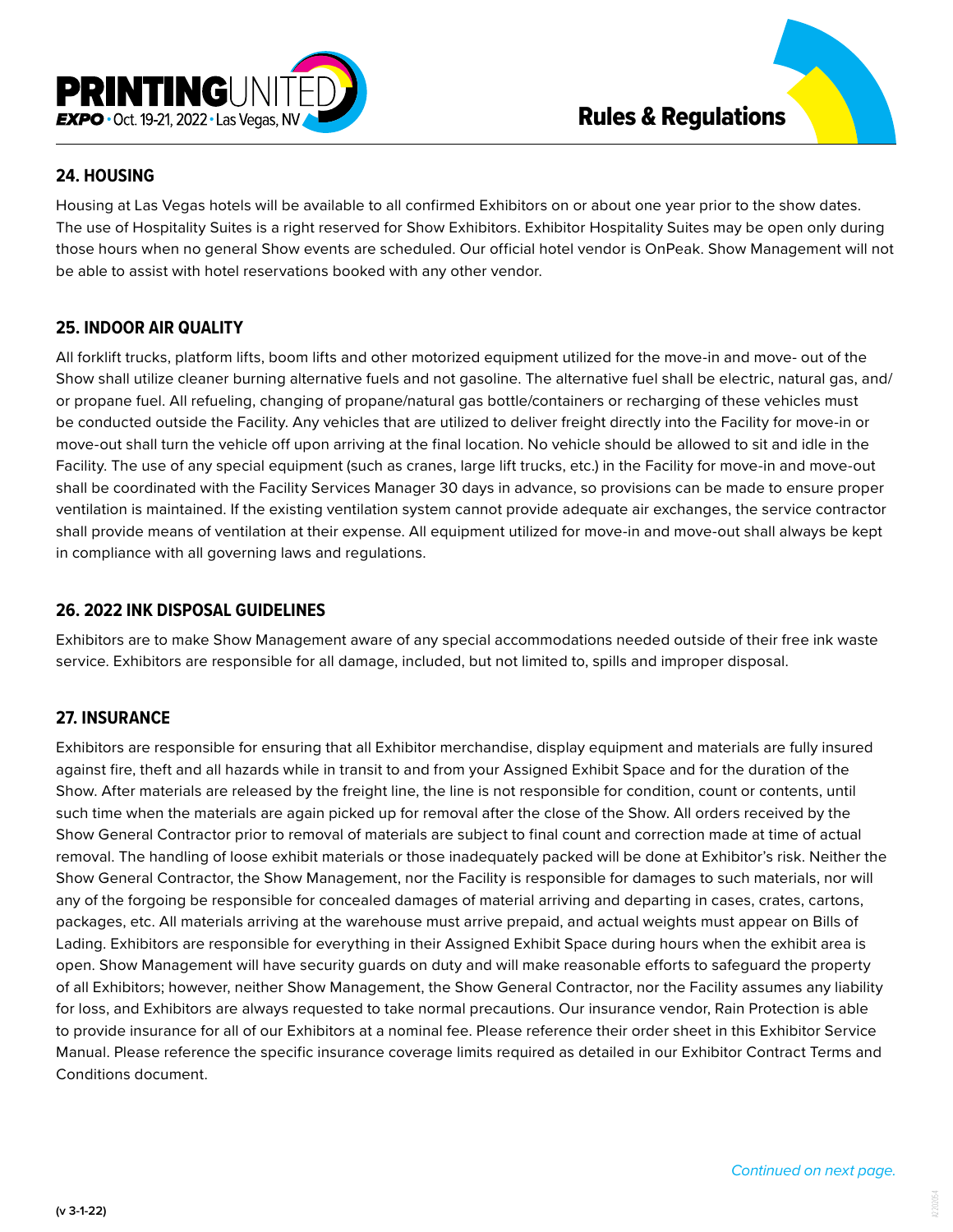



## **28. INTELLECTUAL PROPERTY ("IP") INFRINGEMENT**

Show Management respects the ownership rights of all creators of intellectual property. We encourage you to protect your rights by using every tool available through the U.S. legal system for the protection of your IP rights, including the registration of your trademarks and copyrights. Show Management cannot be the arbiter of IP disputes between Exhibitors. If you believe that an Exhibitor is infringing upon your IP rights, we encourage you to retain counsel and use the U.S. legal system to prove your case and achieve the termination of any and all infringement of your IP ownership rights through the courts.

### **29. LABOR**

The Show General Contractor will provide skilled union labor at prevailing rates to Exhibitors upon their order for the erection, dismantling, and any servicing required for their Assigned Exhibit Space. A labor order form will be sent to Exhibitors as part of the Exhibitor Services Manual. Forms should be returned at least 30 days in advance of the Show. Exhibitors are urged to order in advance all labor and services required so that the decorator can schedule adequate work crews for the benefit of all Exhibitors. All set-up personnel must obtain Exhibitor badges from Show Management to be allowed in the Exhibit Areas. As previously noted, The WIS (Worker Identification System) program is being utilized in the Facility and in other venues across the U.S. If any contractor or trade union worker wants to work on the Exhibit Halls, they must have either an ESCA-WIS badge or a Trade Union (Local 631, 720 and 357) badge. This program requires that anyone supervising a build must also obtain an ESCA-WIS badge, including personnel working in the Assigned Exhibit Space. Please review this link for more detailed information:<https://wis.esca.org/>(link is external). Exhibitors with proper badges will be admitted by Exhibit Hall security at all scheduled times. Labor for moving shipments and crates must be arranged through the Show General Contractor as they are the exclusive provider for this service.

## **30. LIGHTING**

No chase lights are permitted in exhibit spaces or islands. Logos, lights, gobos, flashing lights, lasers, and the like, may not shine outside the Assigned Exhibit Space. For example, Exhibitors may not shine logos onto the ceiling, aisles, Facility walls or adjacent exhibit spaces.

Lighting, fixtures, lighting trusses and overhead lighting must be within the boundaries of each Exhibitor's Assigned Exhibit Space.

If an Exhibitor that is eligible to hang signage wishes to have lighting directed onto the signage from outside of the contracted exhibit space, the lighting must be hung within 5 ft. (1.5m) of the exhibit space unless the physical structure of the Facility requires otherwise. In this case, the lights must be placed as close as possible. When this approach is used, lighting must be focused onto the signage and may not bleed into neighboring Assigned Exhibit Spaces.

Lighting that is harmful, such as lasers, ultraviolet lights, flashing or strobe lights that can trigger photosensitive epilepsy should comply with Facility rules and be approved in advance in writing by Show Management. Lighting that spins, rotates or pulsates, as well as other specialized lighting effects should not take away or distract other Exhibitors/attendees. Lighting should not interfere with nearby Exhibitors or otherwise disturb the general atmosphere of the Show. LED lights are suggested. They can be very bright yet generally produce less heat and need a smaller amount of electricity.

Show Management maintains the right to determine the corrective action needed for any Exhibitor in breach including, but not limited to, removing/turning off lighting that is determined, in the sole discretion of Show Management, to be an infringement. The Exhibitor will be held accountable for any charges related to any action taken by Show Management in connection with this paragraph.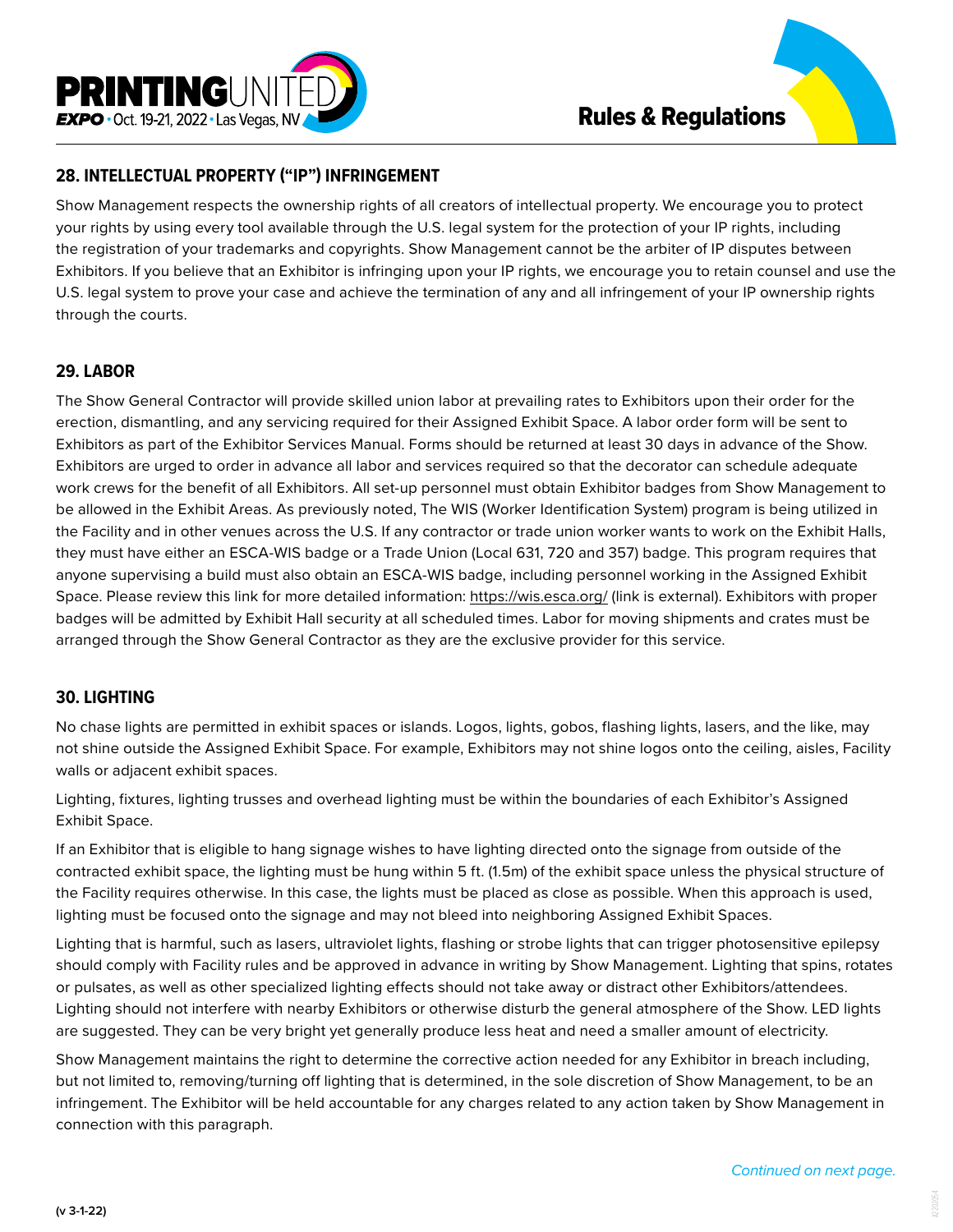

#### **Lamp and Bulb Restrictions**

The Facility has experienced several fire safety incidents arising from the use of stem- and track mounted halogen light fixtures attached to exhibit spaces where the fixtures utilized linear halogen bulbs. Typically, these hazards arose from misuse and poor maintenance practices rather than from any deficiency in the design of the fixture or the halogen bulb it contains. Show management, therefore will not allow track mounted halogen light fixtures. If used onsite, the exhibitor will be asked to remove. Any incidents or damages that occur from these bulbs onsite will be the sole responsibility of the exhibitor. Show management will not be held responsible.

#### **31. MEMBERSHIP**

Exhibitor is required to maintain membership with the Alliance during the entire period from application through the Show.

## **32. MULTI-LEVEL AND/OR COVERED EXHIBITS - IMPORTANT: Be sure to review all Exhibitor fire regulations to ensure compliance**

A multi-story exhibit is an Assigned Exhibit Space where an Exhibitor's display fixture includes two or more levels. All multi-story exhibits must have prior, written design approval from Show Management and Exhibitor must submit Assigned Exhibit Space diagrams to the local Fire Marshal to obtain a permit. If an Exhibitor's multi-story Assigned Exhibit Space plans have received permits at past shows, Exhibitor must still re-submit diagrams to obtain a permit for the 2022 Show. Fire Marshal permits and Show Management approvals are applicable to one specific Show only and may not be applied to or transferred to future Shows. Multi-story Assigned Exhibit Space plans must be submitted no later than 45 days before the first day of move-in for the Show. All Assigned Exhibit Space diagrams are required to have a stamp of approval from a licensed structural engineer. Within the confines of your Assigned Exhibit Space, you must have a visible fire extinguisher and smoke detector. Requests will not be accepted onsite.

## **33. NOISE & ODORS**

No noisy or obstructive work will be permitted during open hours of the Show, nor will noisily operating displays or exhibits producing objectionable odors be allowed. The decibel level of sound emitting from your Assigned Exhibit Space must not exceed 85.

## **34. COPYRIGHTS, TRADEMARKS AND ALL OTHER INTELLECTUAL PROPERTY (Music, Photographs, Performances, Literary and Artistic Works, Names, Logos, Software, etc.) - WARRANTY AND INDEMNIFICATION**

Exhibitor warrants that in the performance of this Agreement it will not infringe any intellectual property rights, including, but not limited to, trademarks, copyrights, patents, trade secrets, right to privacy and right to publicity rights, nor any other right of any person. Exhibitor warrants and represents that no music, literary or artistic work or other property protected by copyright, nor the name of any performing artist or group or any other property protected by trademark, nor any other intellectual property not owed by Exhibitor will be performed (live or recorded), reproduced or used incident to the Exhibitor's participation in the Show, unless the Exhibitor has obtained written permission from the copyright or trademark or intellectual property owner or applicable performing rights organization (BMI, ASCAP or SESAC, etc.) and that Exhibitor will not infringe upon any statutory, common law or other rights of the owners of such material.

Exhibitor acknowledges that it acts under this Agreement as an independent contractor, charged with the responsibility, in its sole discretion, for selection, performance, reproduction and use of any musical, literary, and artistic works in its Assigned Exhibit Space as it deems appropriate, and that it will maintain strict compliance with all laws respecting copyrights, trademarks and all other intellectual property. *Continued on next page.*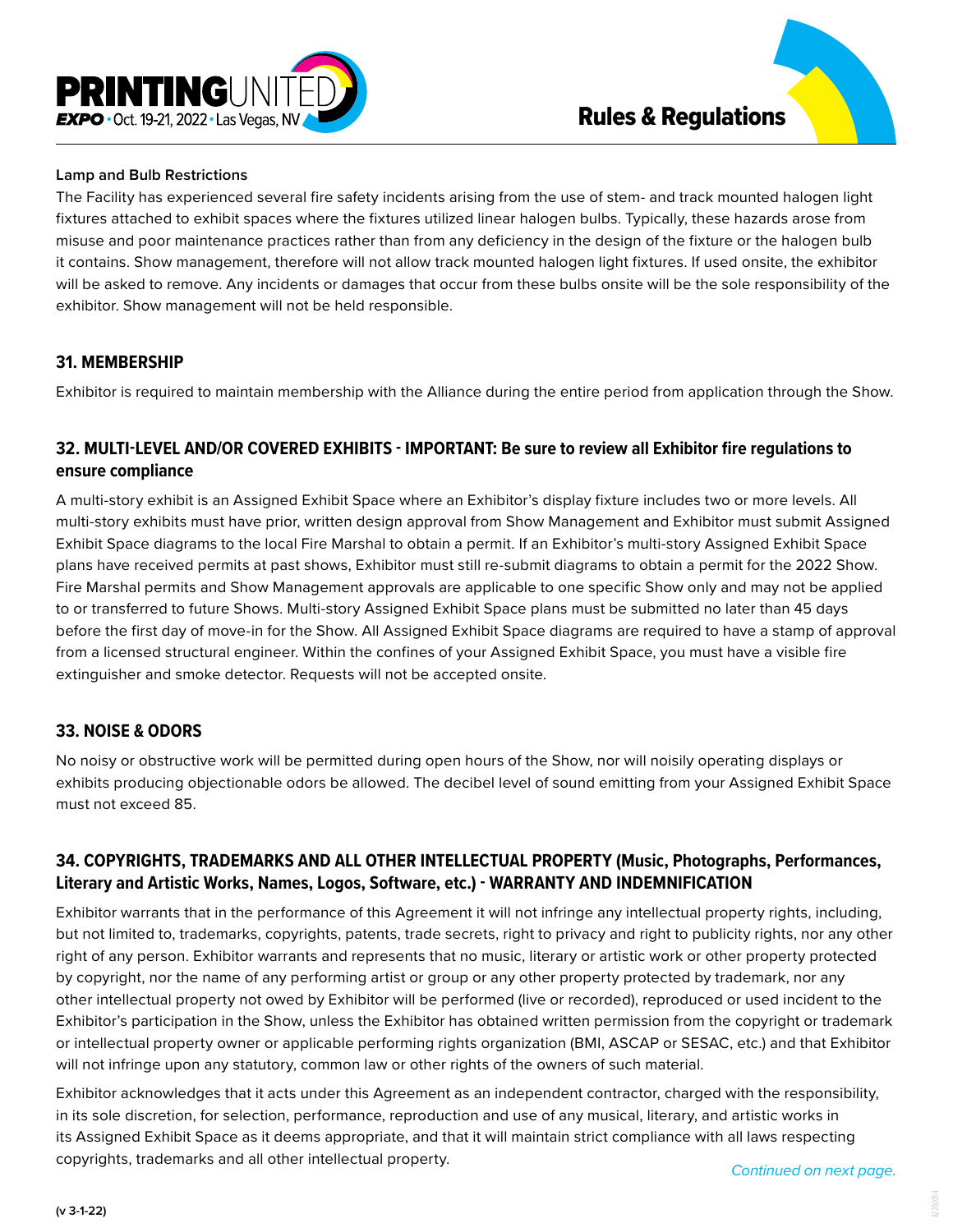

Exhibitor agrees to indemnify, save and hold harmless Printing United, the PRINTING United Exposition, the Show General Contractor, Show Management and the Facility and their parent and subsidiary companies, shareholders, directors, officers, agents, employees, contractors and servants from and against all claims, costs and expenses, including legal fees, demands, actions and liabilities of every kind and character whatsoever with respect to copyright and trademark rights, royalties and any other fees due or incurred by reason of Exhibitor's performance, reproduction or use (live or recorded) of any musical, literary or artistic works or any other property protected by copyright or the name of any performing artist or group or any other property protected by trademark, or the use of any other intellectual property not owned by Exhibitor in Exhibitor's Assigned Exhibit Space.

## **35. SOUND DEVICES**

Public address, sound producing, or amplification devices that project sound must not interfere with other Exhibitors or other Assigned Exhibit Spaces. Any form of attention-getting devices or presentations of any length must be conducted and contained within the limits of an Exhibitor's Assigned Exhibit Space. Such presentations will be terminated when crowds obstruct aisles or infringe upon another Exhibitor's display. Show Management reserves the right to restrict the use of glaring lights or objectionable lighting effects. Show Management reserves the right, in its sole discretion, to determine at what point sound or lighting effects constitute an interference with others that must be modified or discontinued. In general, the employment of any method to project sound beyond the confines of any Exhibitor's Assigned Exhibit Space is prohibited. The decibel level of sound emitting from your Assigned Exhibit Space must not exceed 85.

# **36. OBSTRUCTION OF AISLES OR NEARBY EXHIBIT SPACES**

Any demonstration or activities by any Exhibitor that result in excessive obstruction of aisles or prevent ready access to a nearby Exhibitor's Assigned Exhibit Space shall be suspended for any period or periods specified by Show Management, as determined in their sole discretion. Exhibitors must place equipment in such a manner that printing samples do not overflow into the aisles. In other words, each Exhibitor will be confined to the space limits of their respective Assigned Exhibit Space.

# **37. OPERATION AND CONDUCT**

- **A. Exhibit Personnel.** Attendants, models, and other employees and representatives of Exhibitor must confine their activities to their Assigned Exhibit Space.
	- Exhibitor personnel and representatives may not enter the Assigned Exhibit Space or loiter in the area of another Exhibitor without permission from that Exhibitor, and at no time may anyone enter an Assigned Exhibit Space that is not staffed. Violators may be ejected from the Show and Exhibitor subject to a loss of seniority points.
	- Exhibitor shall not photograph or video an Assigned Exhibit Space or product of another Exhibitor unless such photography or videography is approved in advance in writing by the other Exhibitor or Show Management.
	- Exhibitor may not harass or antagonize another party, remove anything from another Exhibitor's Assigned Exhibit Space or register or give a badge to anyone not qualified to attend or exhibit at the Show.
	- Exhibitor may only serve legal papers upon another Exhibitor by working with Show Management.Exhibitors may not serve such papers in the Exhibit Halls or public areas of the Facility unless accompanied by Show Management.
	- An Exhibitor's Assigned Exhibit Space must be staffed during all Show hours. Exhibitors with Assigned Exhibit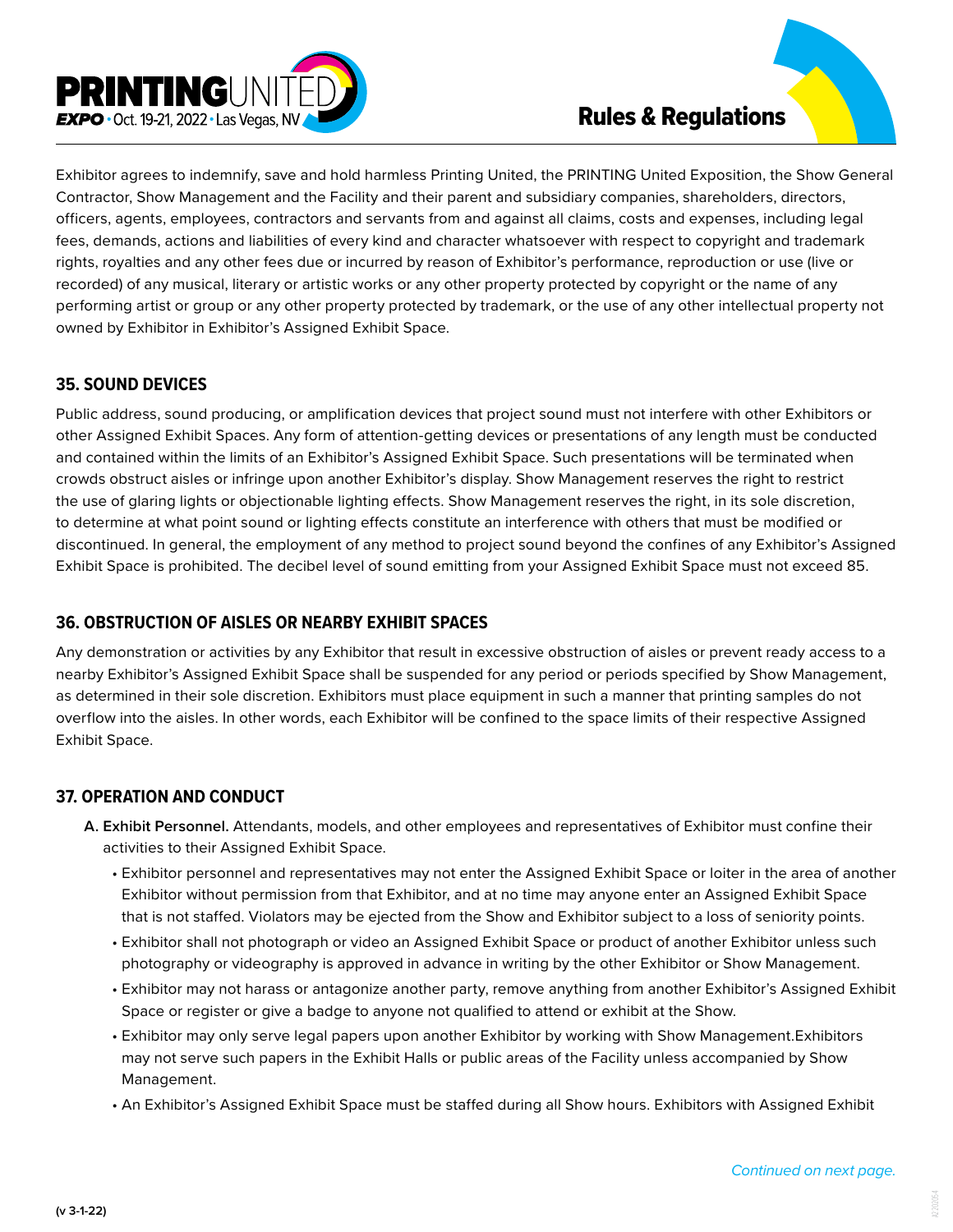

Spaces that are not staffed during Show hours could be subject to loss of priority exhibit space selection, loss of credentials for future shows and loss of other show privileges as determined by the Show Management in its sole discretion.

- No area of the Facility or the Exhibit Halls or an Assigned Exhibit Space shall be used for any improper, immoral, illegal or objectionable purpose.
- **B. Attire.** All Exhibitor personnel and their contractors must always wear appropriate apparel. This requirement prohibits, among other items, bathing suits, thongs, lingerie, excessively short skirts, painted bodies and transparent apparel. Show Management reserves the right to make determinations on appropriate apparel in its sole discretion. Business or business casual attire is recommended. Exhibitors who are uncertain with regard to compliance with the appropriate apparel and entertainment regulations are encouraged to consult with Show Management in advance of the Show.
- **C. Buyer Activities.** Exhibitors are not permitted to host or sponsor any events off the Show floor that attracts buyers during Show hours unless such event is approved in advance in writing by Show Management. Hospitality functions away from the Convention Center shall not open before 6:00 p.m. of each Show day. Hospitality functions at the Facility may only take place during Show hours and may not extend after hours unless approved in advance in writing by Show Management.

### **38. PROMOTIONAL ACTIVITIES, CONTESTS AND GIVEAWAYS**

Show Management reserves the right to prohibit, limit or discontinue the distribution of gifts, giveaways, or similar promotions. All promotional activity must be within the confines of the Exhibitor's Assigned Exhibit Space. Distribution of products, promotional materials or brochures outside an Exhibitor's Assigned Exhibit Space is strictly prohibited. Announcements of Exhibitor's contests, drawings or winners during the Show must be pre-approved in writing and are at the sole discretion of Show Management. Prize forms will be furnished to all exhibiting companies at registration and a prize board is available to post prize giveaways. All printed promotional materials featuring the conference name or logo in any format must be pre-approved in writing and meet branding and logo guidelines. These guidelines can be requested by contacting Show Management.

## **39. ADVERTISING OUTSIDE EXHIBITOR'S ASSIGNED EXHIBIT SPACE**

Exhibitor shall not distribute, or permit to be distributed, any advertising matter, literature, souvenir items or promotional materials in or about the Exhibit Areas except from its own Assigned Exhibit Space unless such distribution is approved in writing in advance by Show Management. Exhibitor shall not post or exhibit any signs, advertisements, show bills, lithograph posters or cards of any description on any part of the Facility or the Exhibit Areas, except within the Exhibitor's Assigned Exhibit Space and upon such space as is made available for such purposes by the Facility. Exhibitor shall not affix anything to the walls, columns, carpet, concrete or pavement, nor shall Exhibitor cause or allow anything be projected on space or areas beyond Exhibitor's Assigned Exhibit Space without approval in writing in advance from Show Management and the Facility.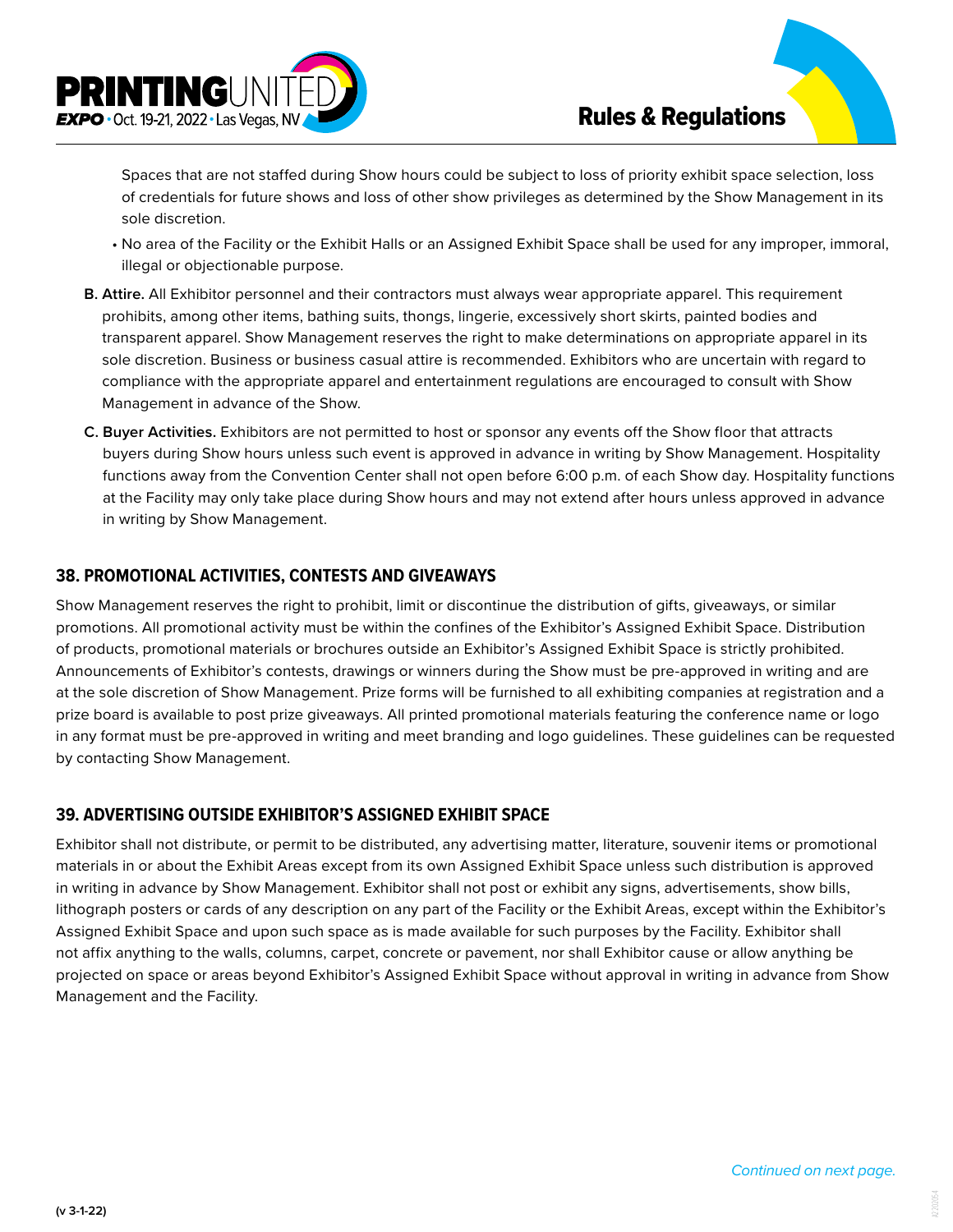

## **40. PHOTOGRAPHY AND AUDIO/VIDEO**

Unless otherwise restricted or posted, photography and audio recording will be permitted on the Show floor and in the common/public areas of the Facility.

Notwithstanding the foregoing, photography is strictly prohibited on the Show floor when an Exhibitor does not grant permission. An Exhibitor may place a no-photography sign in their booth as well as verbally restrict activity. All Exhibitors have full authority to control the photographic activities in their contracted spaces and should any unauthorized photographic activity take place during the Show, the Exhibitor is welcome to contact the floor manager for immediate assistance and action.

### CONSENT TO RECORD & DISTRIBUTE YOUR AUDIO, IMAGES & VIDEO

Exhibitors and attendees understand that PRINTING United and its authorized representatives or those registered for PRINTING United as members of the trade press, may conduct interviews and may take photographs and/or video and may also stream the various aspects and activities of the PRINTING United EXPO for both archival and promotional purposes.

All attendees, by attending the PRINTING United Expo, including, but not limited to, Exhibitors, Sponsors, and contractors, hereby grant Show Management and its authorized representatives, the right and permission, without notification or compensation, to use your name, likeness, biographical information, voice, audio clips, the content of any interview, image, digital image and/or photograph or video, and any other recording of you of any nature or type, and any other indicia of persona ("Persona") created, taken or recorded in association with the Show, or to refrain from doing so, in any manner or media whether existing now or hereafter developed (including without limitation the World Wide Web and the internet), worldwide, for trade, advertising and/or promotional purposes. Show and/or Exhibitor photos and recordings cannot be copied, altered, sold, exhibited, or further distributed without prior written consent from PRINTING United. Show Management retains the right to revoke consent at any time for any reason.

Show Management retains the right to use an Exhibitor's name, logo, trade name, etc. in any and all promotional materials.

## **41. PRINTING**

Printing will be permitted with the following provisions: (1) aqueous or solventless inks should be used whenever possible; (2) there shall be no more than one day's supply of ink on the floor during the Show; all cleaning of screens shall be done outside the building; (4) at night, inks are to be removed from the Assigned Exhibit Space; (5) any solvents used shall have a flash point exceeding 100 degrees F; (6) Exhibitors shall have a Class ABC fire extinguisher in each Assigned Exhibit Space where they are printing with inks containing solvents; rags should be stored in self-closing or self-extinguishing U.L. approved cans and must be removed from the building at the end of the day. (8) MSDA Sheets need to be on hand or readily available for any solvents, inks, or hazardous materials. All hazardous materials utilized during the printing process are subject to the rules and regulations stipulated in Sections 21 and 22 above.

# **42. REMOVAL OF EXHIBITS**

Exhibitors expressly agree not to begin packing or dismantling their Assigned Exhibit Space until the official Show breakdown starting time at 3:00 pm, Friday, October 21. Any such premature action is cause for expulsion from future Shows. It is the responsibility of the Exhibitors to arrange for return shipment of Assigned Exhibit Space material, properly labeled, before departure. A service desk for this function will be provided at the Facility to assist you. If these arrangements are not made prior to your departure, your shipment will be stored by the Show General Contractor at your expense.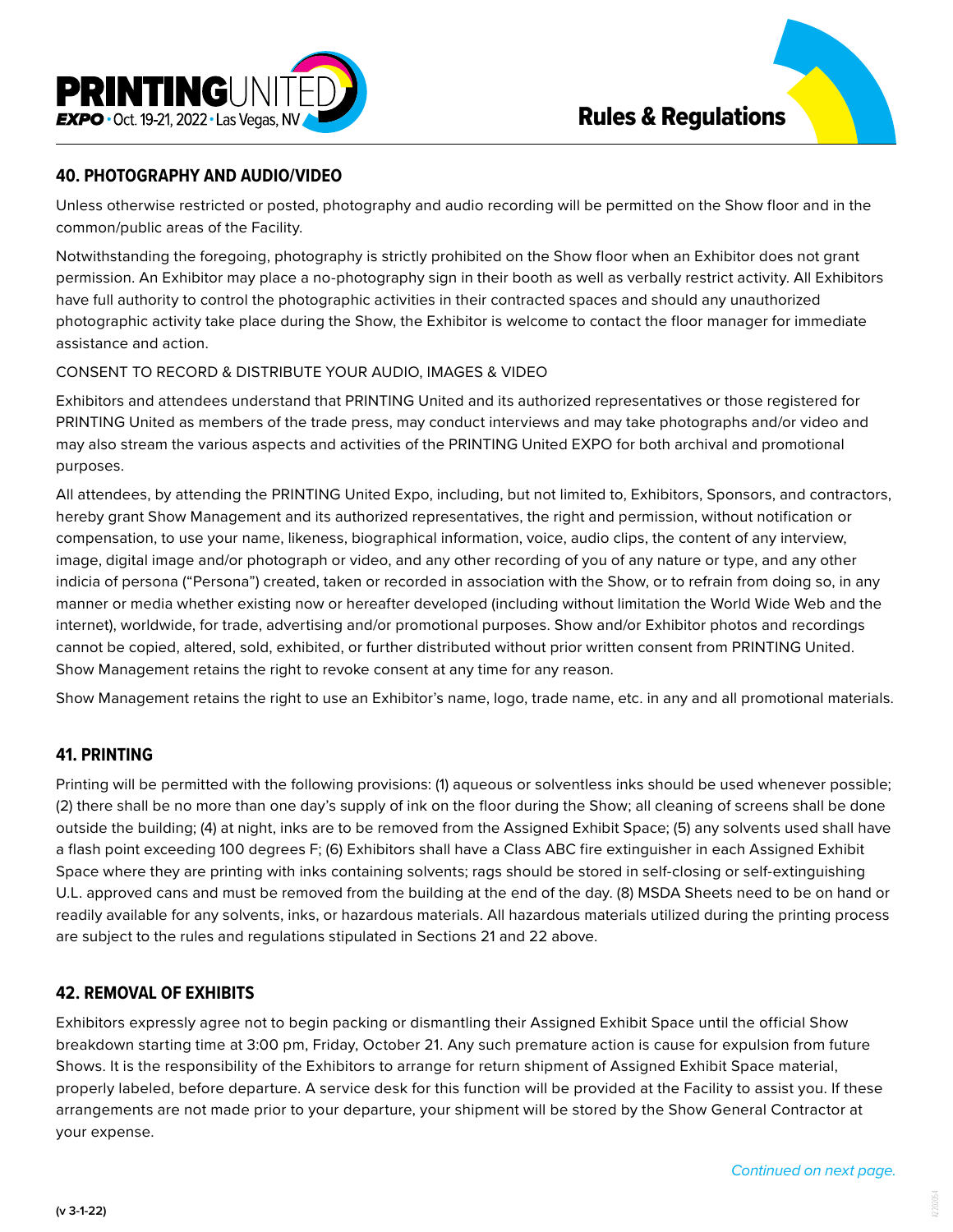



## **43. SHIPPING INSTRUCTIONS & HANDLING OF CRATES**

The official drayage firm is the Show General Contractor, Shepard Exposition Services. All shipments must be prepaid, whether by air, rail, or motor freight.

All shipments must arrive at least four days prior to the installation date. Shipping labels will be provided in the Exhibitor Service Manual.

### **44. SMOKING**

The Facility is a "no smoking" facility.

### **45. SUITCASING / OUTBOARDING POLICY**

PRINTING United has a zero-tolerance policy regarding "suitcasing" as stated in our Exhibitor Contract Terms and Conditions document. All marketing and promotion must remain within your Assigned Exhibit Space as stated in section 4. Show Management reserves the right to remove individuals or discard display materials that do not comply with these guidelines.

Anyone wishing to exhibit or sell their products or services at the Show is required to lease an Assigned Exhibit Space, which makes you an official Exhibitor at the Show, and permits you to conduct sales activities at the Show. Assigned Exhibit Space is available in sizes as small as 10'x10', at very reasonable rates. If you are interested in becoming an Exhibitor in order to be able to conduct sales activities at the Show, please contact us at exhibit@printingunited.com. We would love the opportunity to make you an official participant in the Show and help you gain exposure and sales for your business.

Companies which are not Exhibitors at, or Sponsors of, the Show (Attendees), are not permitted to distribute, or permit to be distributed, any advertising material, literature, souvenir items or promotional materials, or to solicit orders or hold any conference in the interest of generating business during the Show (collectively, Suitcasing), in or about any of the Exhibit Areas, which include the Exhibit Halls, parking lots, air space and grounds of the Facility, as well as designated areas of partner hotels. Suitcasing activities are strictly forbidden. Show Management reserves the right to remove individuals or discard display materials that do not comply with these guidelines. PRINTING United has a zero-tolerance policy regarding Suitcasing.

Exhibits in any location other than in leased prescribed areas on the floor plan, such as hotel room exhibits, etc. are not permitted. Soliciting of business will be permitted by Exhibitors and Sponsors only. Advertising and sales promotion materials may be distributed only from your Assigned Exhibit Space at the Facility. Exhibitors allowing non-exhibiting companies to sell from their assigned space risk not being permitted to participate in future advance exhibit sales weeks and/or future Shows.

### **46. TRACKING SERVICES**

The Show General Contractor will trace, on request, all shipments prior to installation date, providing that a copy of the waybill is forwarded to them well in advance.

### **47. UNMANNED AIRCRAFT SYSTEMS (UAS)/DRONES, REMOTE-CONTROLLED AIRCRAFT**

For the safety of attendees, flying objects, including unmanned aircraft systems (UAS), remote-controlled aircraft, etc. are not permitted. If you are looking to use a drone to capture images of your Assigned Exhibit Space, special advance written approval from Show Management is required. There is a possibility of additional insurance needed, provided the Facility allows drones.